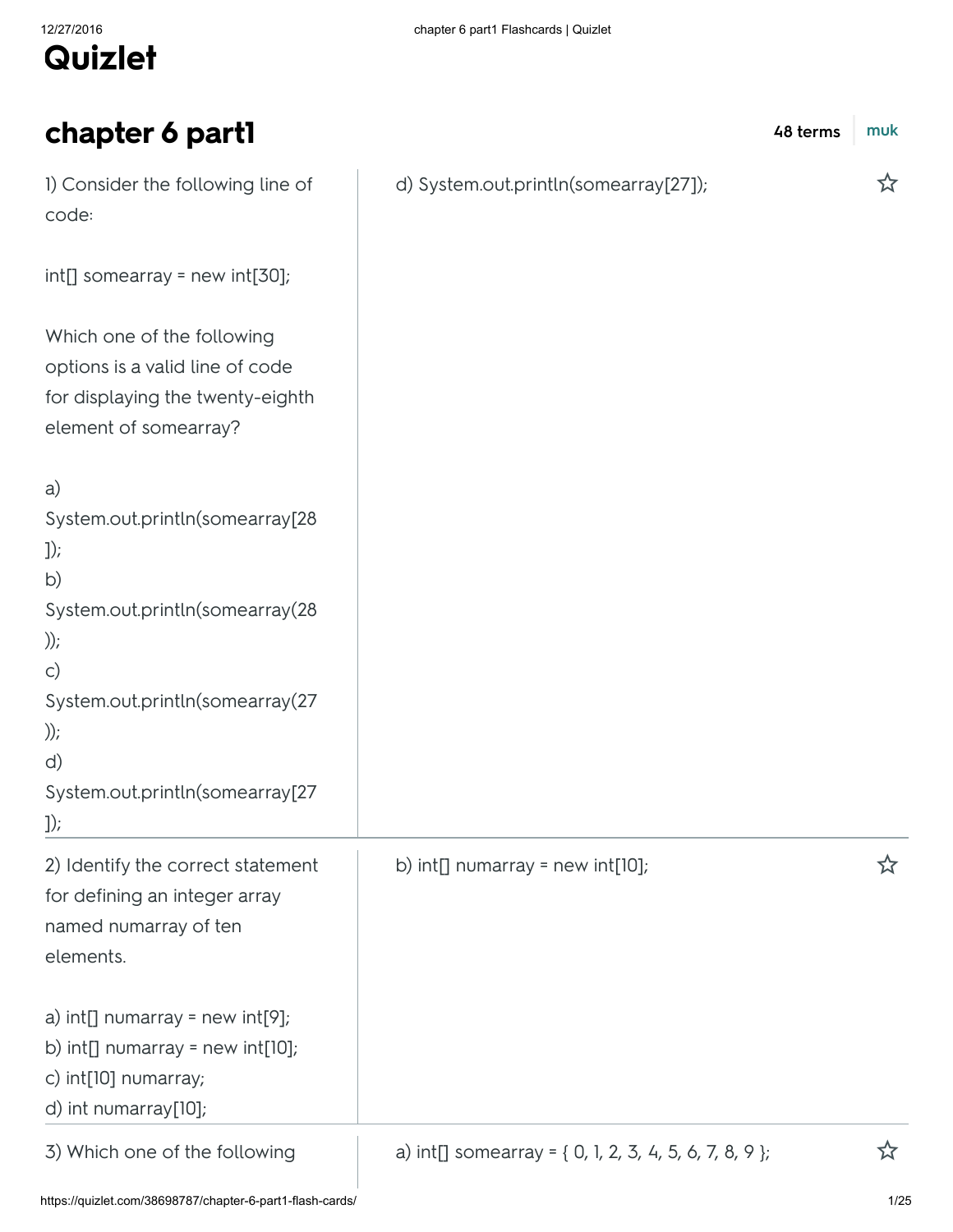|  | chapter 6 part1 Flashcards   Quizlet |  |
|--|--------------------------------------|--|
|  |                                      |  |

| statements is a valid initialization<br>of an array named somearray of<br>ten elements?                                                 |                                            |   |
|-----------------------------------------------------------------------------------------------------------------------------------------|--------------------------------------------|---|
| a) $int[]$ somearray = { 0, 1, 2, 3, 4,<br>$5, 6, 7, 8, 9$ };<br>5, 6, 7, 8, 9, 10 };<br>$4, 5, 6, 7, 8, 9$ };<br>$4, 5, 6, 7, 8, 9$ }; |                                            |   |
| 4) What is the output of the<br>following code snippet?                                                                                 | c) 3040                                    | ☆ |
| int[] myarray = {10, 20, 30, 40, 50<br>$\cdot$<br>System.out.print(myarray[2]);<br>System.out.print(myarray[3]);                        |                                            |   |
| a) 1050<br>b) 2030<br>$c)$ 3040<br>d) 4050                                                                                              |                                            |   |
| 5) What is the result of<br>executing this code snippet?                                                                                | c) The code snippet causes a bounds error. | ☆ |
| int[] marks = { 90, 45, 67 };<br>for $(int i = 0; i \le 3; i++)$<br>ί<br>System.out.println(marks[i]);<br>$\}$                          |                                            |   |
| a) The code snippet does not<br>give any output.<br>b) The code snippet displays all                                                    |                                            |   |

12/27/2016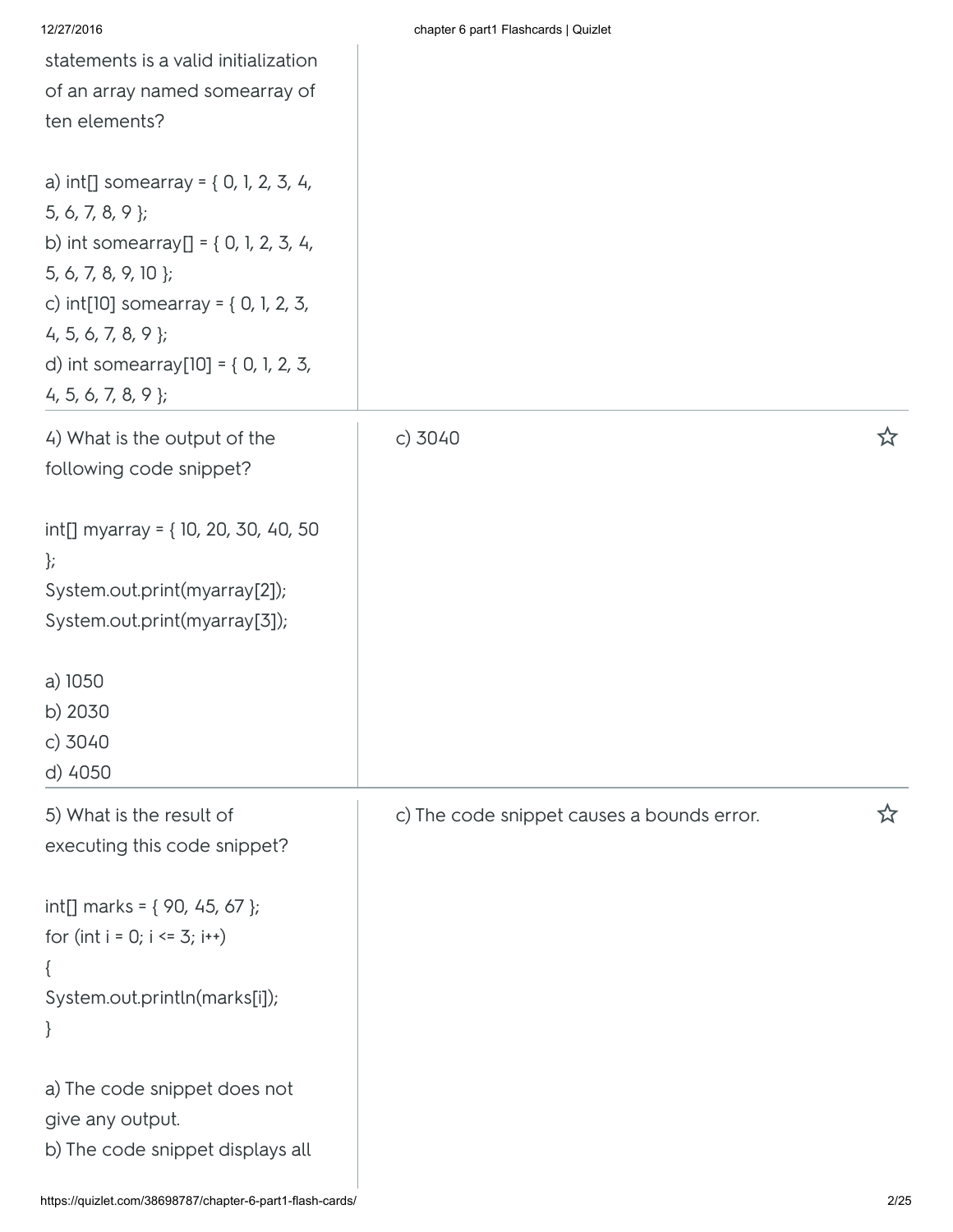| 12/27/2016                                                      | chapter 6 part1 Flashcards   Quizlet                |   |
|-----------------------------------------------------------------|-----------------------------------------------------|---|
| the marks stored in the array<br>without any redundancy.        |                                                     |   |
| c) The code snippet causes a                                    |                                                     |   |
| bounds error.                                                   |                                                     |   |
| d) The code snippet executes                                    |                                                     |   |
| an infinite loop.                                               |                                                     |   |
| 6) What is the valid range of                                   | d) 0 to 9                                           |   |
| index values for an array of size                               |                                                     |   |
| 10?                                                             |                                                     |   |
| a) $0$ to $10$                                                  |                                                     |   |
| b) $1$ to 9                                                     |                                                     |   |
| c) $1$ to $10$                                                  |                                                     |   |
| d) 0 to 9                                                       |                                                     |   |
| 7) Which one of the following                                   | b) The for loop initializes all the elements except | ☆ |
| statements is correct about the                                 | the first element.                                  |   |
| given code snippet?                                             |                                                     |   |
| $int[]$ somearray = new $int[6]$ ;                              |                                                     |   |
| for $(int i = 1; i < 6; i++)$                                   |                                                     |   |
| $\{$                                                            |                                                     |   |
| somearray[i] = $i + 1$ ;                                        |                                                     |   |
| $\}$                                                            |                                                     |   |
| a) The for loop initializes all the                             |                                                     |   |
| elements of the array.                                          |                                                     |   |
| b) The for loop initializes all the                             |                                                     |   |
| elements except the first                                       |                                                     |   |
| element.                                                        |                                                     |   |
| c) The for loop initializes all the<br>elements except the last |                                                     |   |
| element.                                                        |                                                     |   |
| d) The for loop initializes all the                             |                                                     |   |
| elements except the first and                                   |                                                     |   |
| last elements                                                   |                                                     |   |
| 8) What is the output of the                                    | a) 2345                                             |   |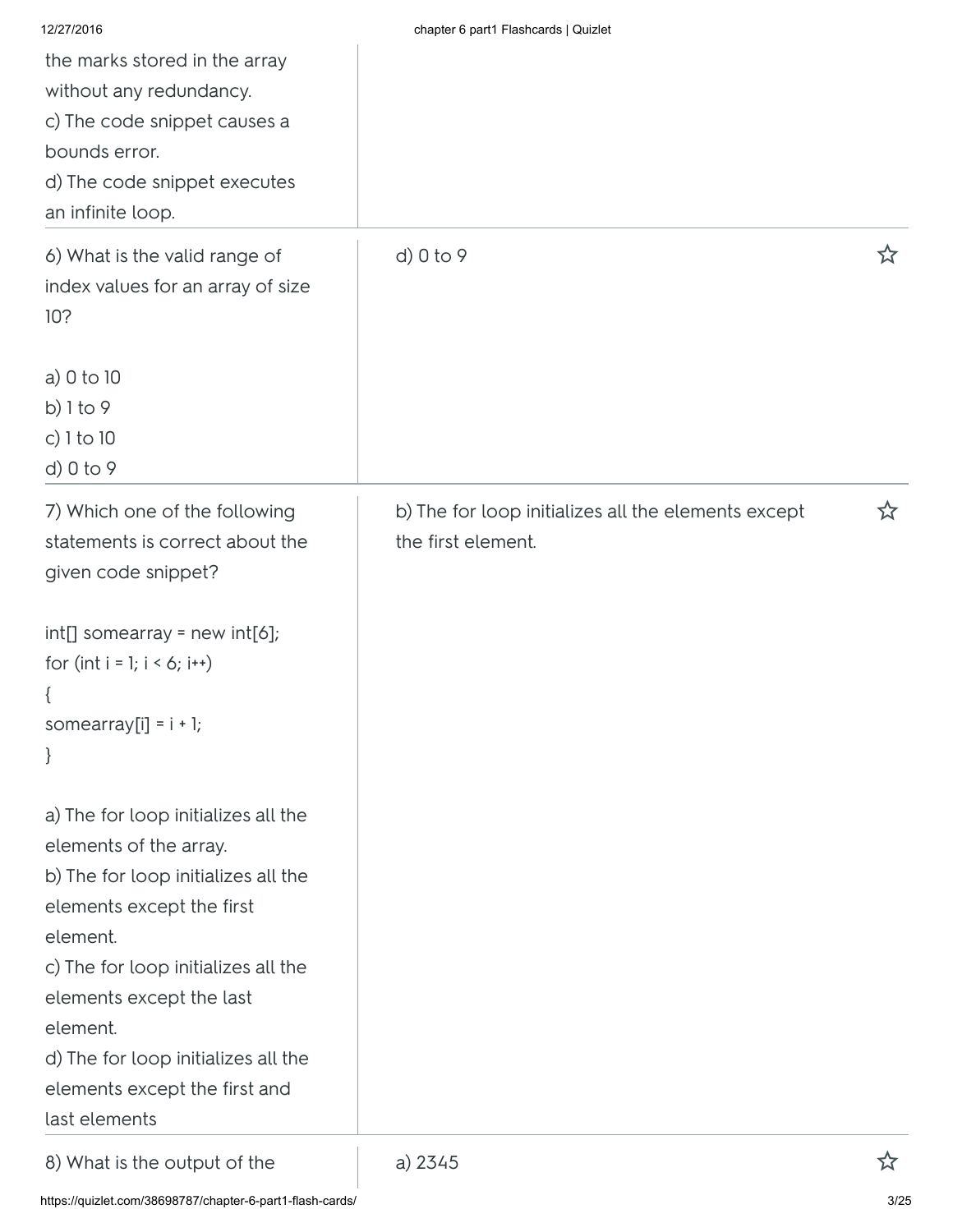| given code snippet?                                                                                                                      |                                                                         |   |
|------------------------------------------------------------------------------------------------------------------------------------------|-------------------------------------------------------------------------|---|
| $int[]$ mynum = new int[5];<br>for (int $i = 1$ ; $i < 5$ ; $i++)$<br>$\{$<br>$mynum[i] = i + 1;$<br>System.out.print(mynum[i]);<br>$\}$ |                                                                         |   |
| a) 2345<br>b) 1234<br>$c)$ 1345<br>$d)$ 1111                                                                                             |                                                                         |   |
| 9) Which one of the following<br>statements is correct for the<br>given code snippet?                                                    | b) Line 2 causes a bounds error because 3 is an<br>invalid index number | ☆ |
| $int[]$ number = new $int[3]$ ; // Line<br>1<br>number[3] = 5; // Line 2                                                                 |                                                                         |   |
| a) Line 2 declares and initializes<br>an array of three elements with<br>value 5.                                                        |                                                                         |   |
| b) Line 2 causes a bounds error<br>because 3 is an invalid index<br>number.                                                              |                                                                         |   |
| c) Line 2 initializes the third<br>element of the array with value<br>5.<br>d) Line 2 initializes all the                                |                                                                         |   |
| elements of the array with value<br>5.                                                                                                   |                                                                         |   |
| 10) What is displayed after<br>executing the given code<br>snippet?                                                                      | c) The code snippet causes a bounds error.                              | ☆ |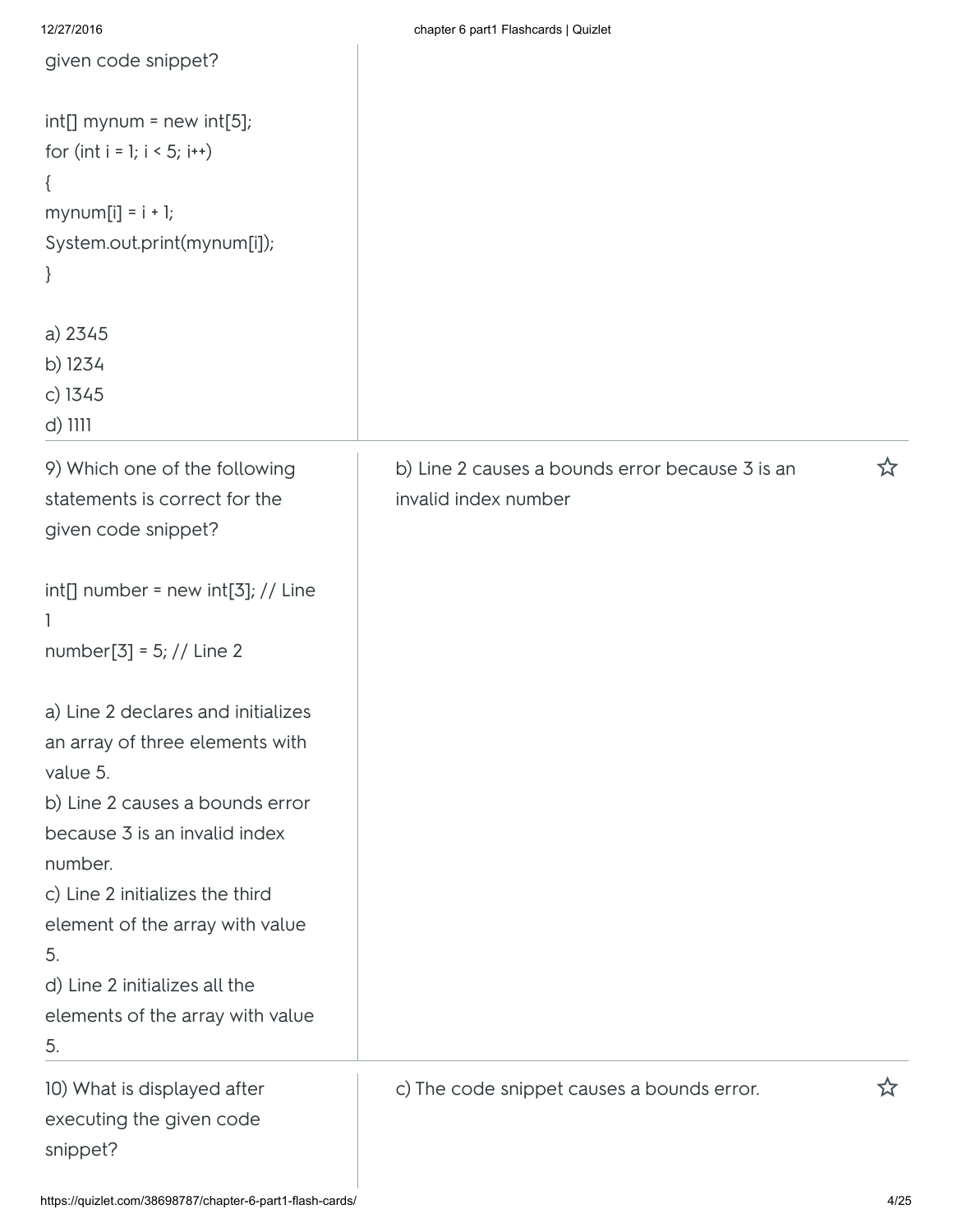| $int[]$ mymarks = new int $[10]$ ;<br>int total = $0$ ;<br>Scanner in = new<br>Scanner(System.in);<br>for (int cnt = 1; cnt <= $10$ ; cnt++)<br>System.out.print("Enter the<br>marks: $\overline{\ }$ );<br>$mymarks[cnt] = in.nextInt();$<br>$total = total + mymarks[cnt];$<br>$\}$<br>System.out.println(total);              |                                                                                |   |
|----------------------------------------------------------------------------------------------------------------------------------------------------------------------------------------------------------------------------------------------------------------------------------------------------------------------------------|--------------------------------------------------------------------------------|---|
| a) The code snippet displays the<br>total marks of all ten subjects.<br>b) The for loop causes a run-<br>time time error on the first<br>iteration.<br>c) The code snippet causes a<br>bounds error.<br>d) The code snippet displays<br>zero.                                                                                    |                                                                                |   |
| II) When an array myArray is<br>only partially filled, how can the<br>programmer keep track of the<br>current number of elements?<br>a) access myArray.length()<br>b) maintain a companion<br>variable that stores the current<br>number of elements<br>c) access<br>myArray.currentElements()<br>d) access myArray.length() - 1 | b) maintain a companion variable that stores the<br>current number of elements | ☆ |
| 12) Suppose you wish to write a                                                                                                                                                                                                                                                                                                  | c) public static int sum(int[] values, int currSize)                           | ☆ |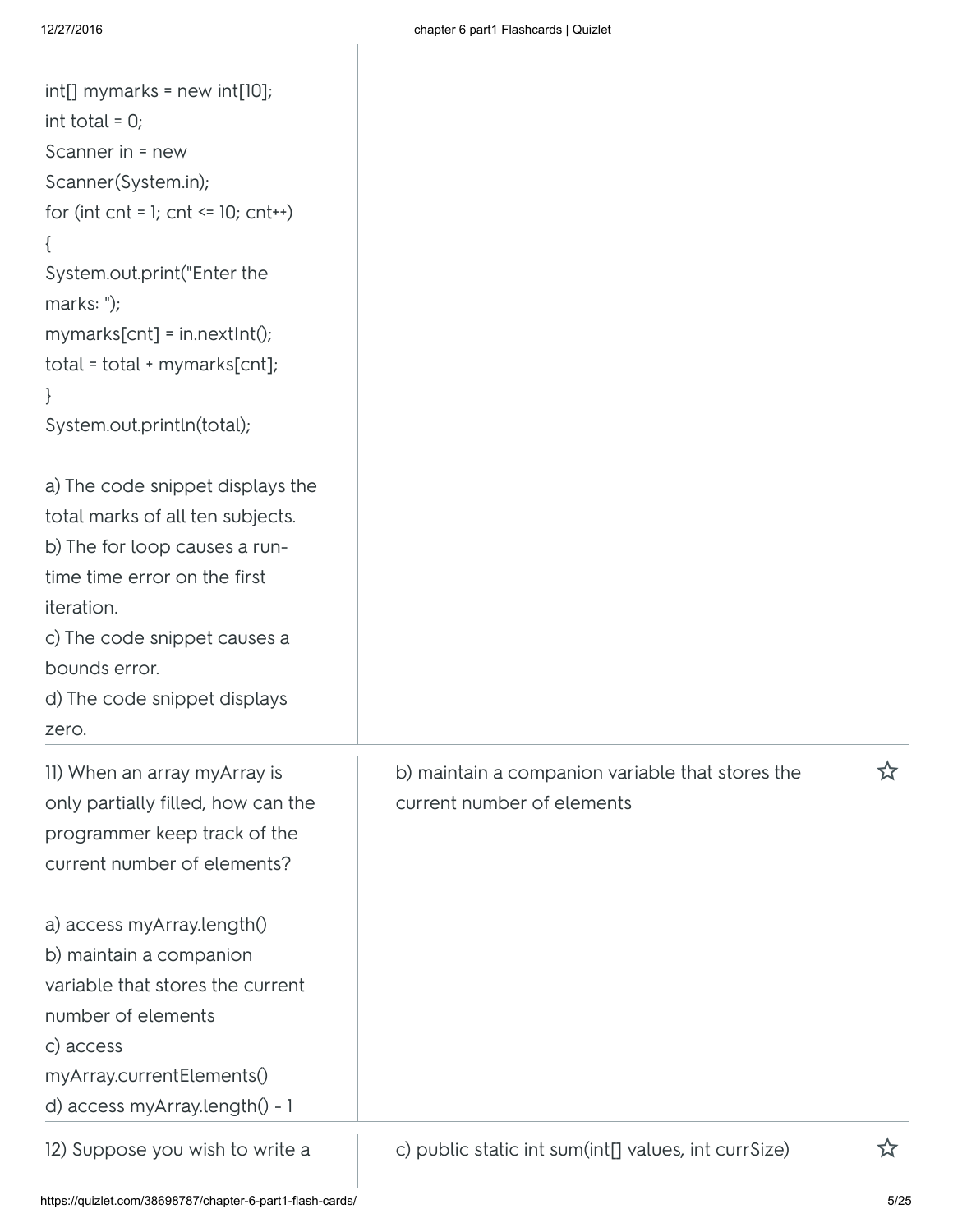| 12/27/2016                                 | chapter 6 part1 Flashcards   Quizlet       |   |
|--------------------------------------------|--------------------------------------------|---|
| method that returns the sum of             |                                            |   |
| the elements in the partially              |                                            |   |
| filled array myArray. Which is a           |                                            |   |
| reasonable method header?                  |                                            |   |
|                                            |                                            |   |
| a) public static int sum(int[]             |                                            |   |
| values)                                    |                                            |   |
| b) public static int sum()                 |                                            |   |
| c) public static int sum(int[]             |                                            |   |
| values, int currSize)                      |                                            |   |
| d) public static int sum(int[]             |                                            |   |
| values, int size, int currSize)            |                                            |   |
| 13) Which code snippet prints              | $\mathsf{C}$                               | ☆ |
| out the elements in a partially            | for $(int i = 0; i < current length; i++)$ |   |
| filled array of integers?                  | $\{$                                       |   |
|                                            |                                            |   |
| a)                                         |                                            |   |
| for (int $i = 0$ ; $i <$ myArray.length(); |                                            |   |
| $\vert ++\rangle$                          |                                            |   |
| $\{$                                       |                                            |   |
| System.out.print(myArray[i]);              |                                            |   |
| $\bigg\}$                                  |                                            |   |
| b)                                         |                                            |   |
| for (int $i = 0; i <$                      |                                            |   |
| myArray.currLength(); i++)                 |                                            |   |
| $\{$                                       |                                            |   |
| System.out.print(myArray[i]);              |                                            |   |
| $\}$                                       |                                            |   |
| $\mathsf{C}$                               |                                            |   |
| for $(int i = 0; i < current length; i++)$ |                                            |   |
| $\{$                                       |                                            |   |
| System.out.print(myArray[i]);              |                                            |   |
| $\}$                                       |                                            |   |
| d)                                         |                                            |   |
| for (int $i = 0$ ; $i <$ myArray.length(); |                                            |   |
| $\vert ++\rangle$                          |                                            |   |

{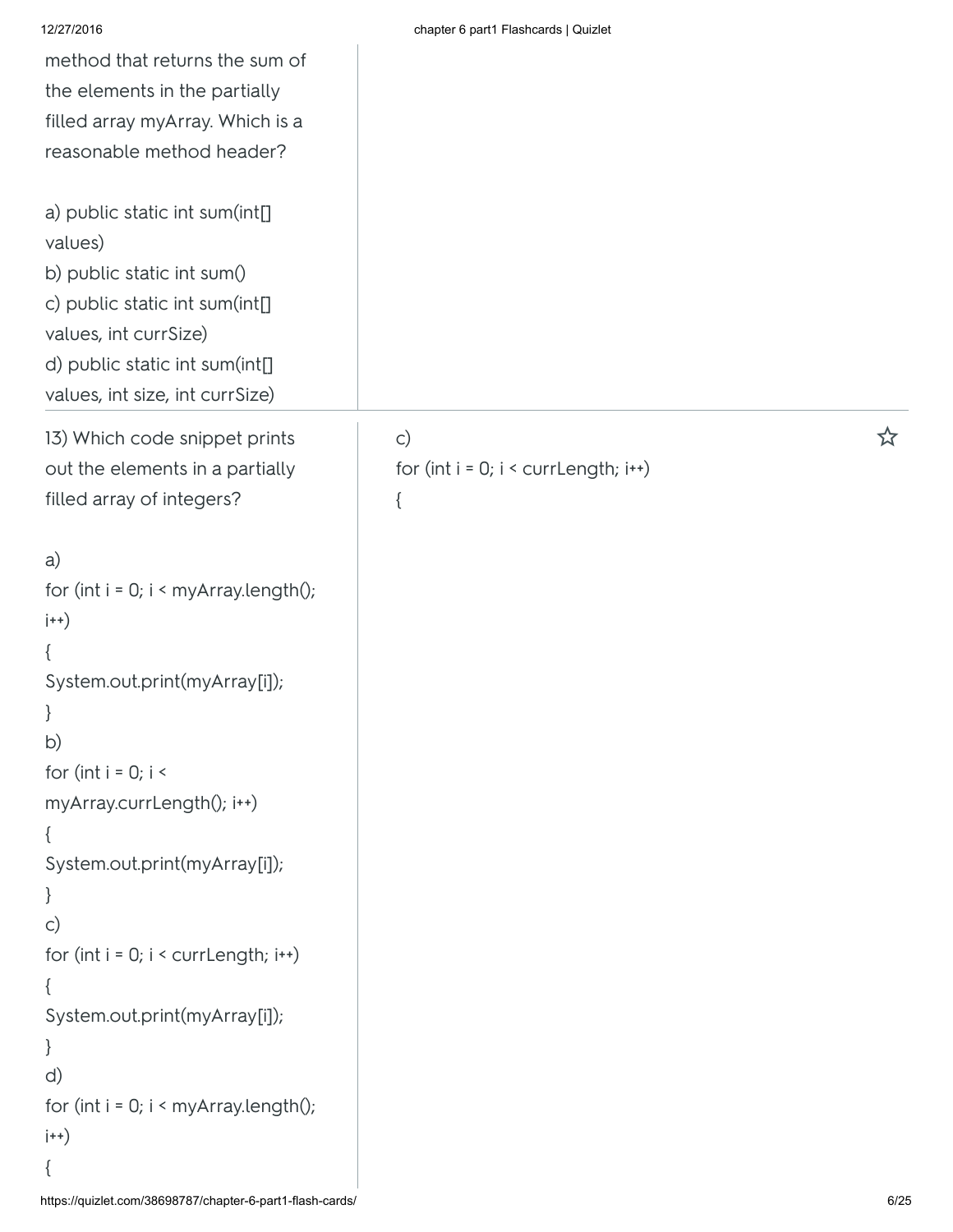| 12/27/2016<br>System.out.print(myArray[currLe<br>ngth]);                                                                                                                                                                                                                                                                   | chapter 6 part1 Flashcards   Quizlet                                              |   |
|----------------------------------------------------------------------------------------------------------------------------------------------------------------------------------------------------------------------------------------------------------------------------------------------------------------------------|-----------------------------------------------------------------------------------|---|
| 14) In a partially filled array, the<br>number of slots in the array that<br>are not currently used is                                                                                                                                                                                                                     | a) the length of the array minus the number of<br>elements currently in the array | ☆ |
| a) the length of the array minus<br>the number of elements<br>currently in the array<br>b) the number of elements<br>currently in the array minus the<br>length of the array<br>c) the length of the array plus<br>the number of elements<br>currently in the array<br>d) the number of elements<br>currently in the array |                                                                                   |   |
| 15) Complete the following<br>code snippet with the correct<br>enhanced for loop so it iterates<br>over the array without using an<br>index variable.                                                                                                                                                                      | a) for (String str : arr)                                                         |   |
| String[] arr = { "abc", "def", "ghi",<br>"jkl" };                                                                                                                                                                                                                                                                          |                                                                                   |   |
| System.out.print(str);<br>$\}$                                                                                                                                                                                                                                                                                             |                                                                                   |   |
| a) for (String str : arr)<br>b) for (str: String arr)<br>c) for $(str[] : arr)$<br>d) for $(\text{arr}[] : \text{str})$                                                                                                                                                                                                    |                                                                                   |   |
| 16) Which statements are true                                                                                                                                                                                                                                                                                              | $a)$ I, II                                                                        | ☆ |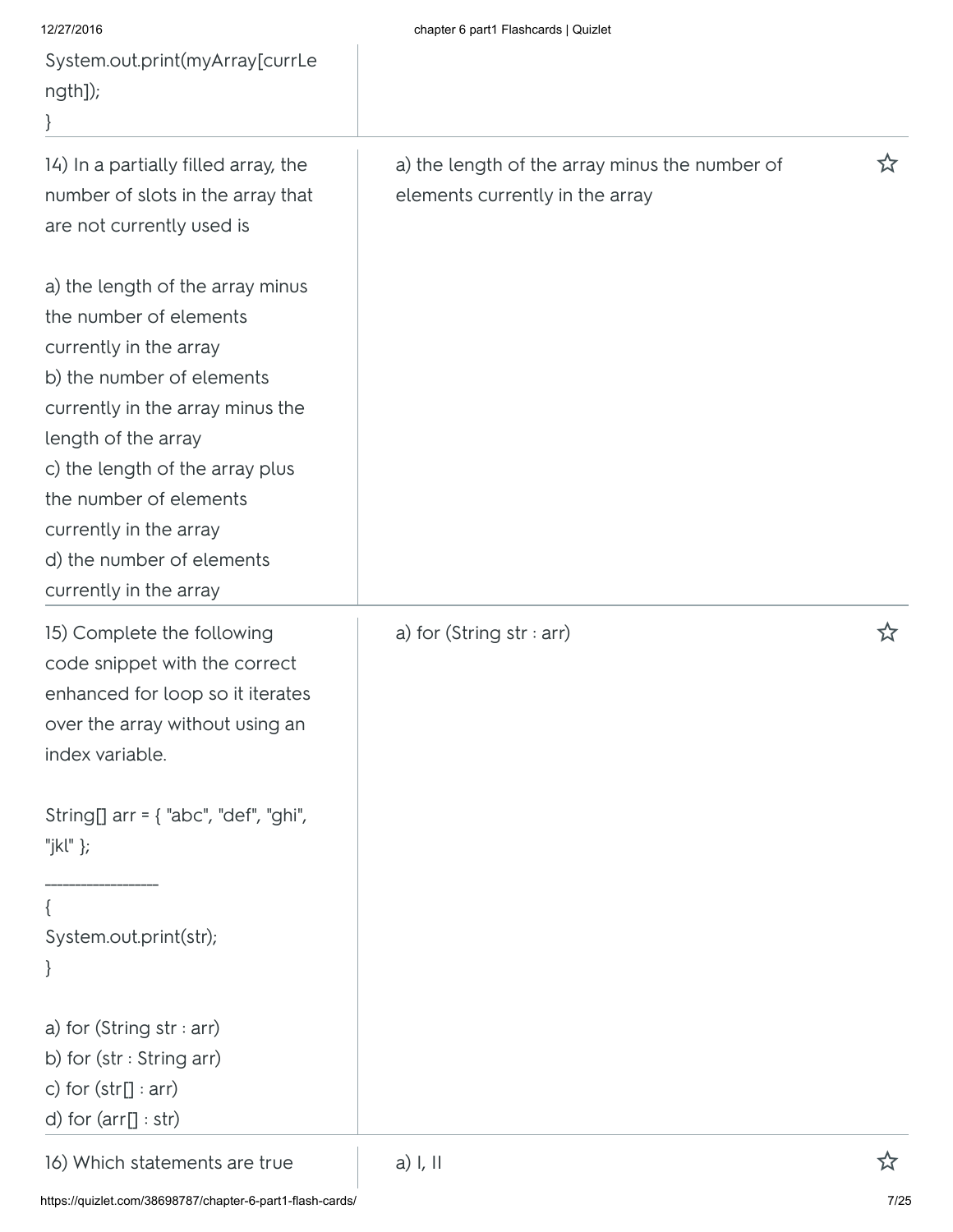| about the buffer overrun attack<br>launched over the Internet in<br>1988?                                                                                                                                                                                                              |                                      |   |
|----------------------------------------------------------------------------------------------------------------------------------------------------------------------------------------------------------------------------------------------------------------------------------------|--------------------------------------|---|
| I. The buffer overrun exploited a<br>program that was written in C<br>running on the Unix operating<br>system<br>II. The Java programming<br>language generates a run-time<br>exception when buffer overrun<br><b>OCCUIS</b><br>III. In recent years computer<br>attacks have lessened |                                      |   |
| $a)$ I, II<br>b) I, III<br>c) $  ,    $<br>$d)$ I, II, III                                                                                                                                                                                                                             |                                      |   |
| 17) What is the result of the<br>following code?                                                                                                                                                                                                                                       | d) The array values is not modified. | ☆ |
| for (double element : values)<br>element = $0$ ;<br>}                                                                                                                                                                                                                                  |                                      |   |
| a) The elements of the array<br>values are initialized to zero.<br>b) The elements of the array<br>element are initialized to zero.<br>c) The first element of the array<br>values is initialized to zero.<br>d) The array values is not<br>modified.                                  |                                      |   |

18) Which statements about the c) II, III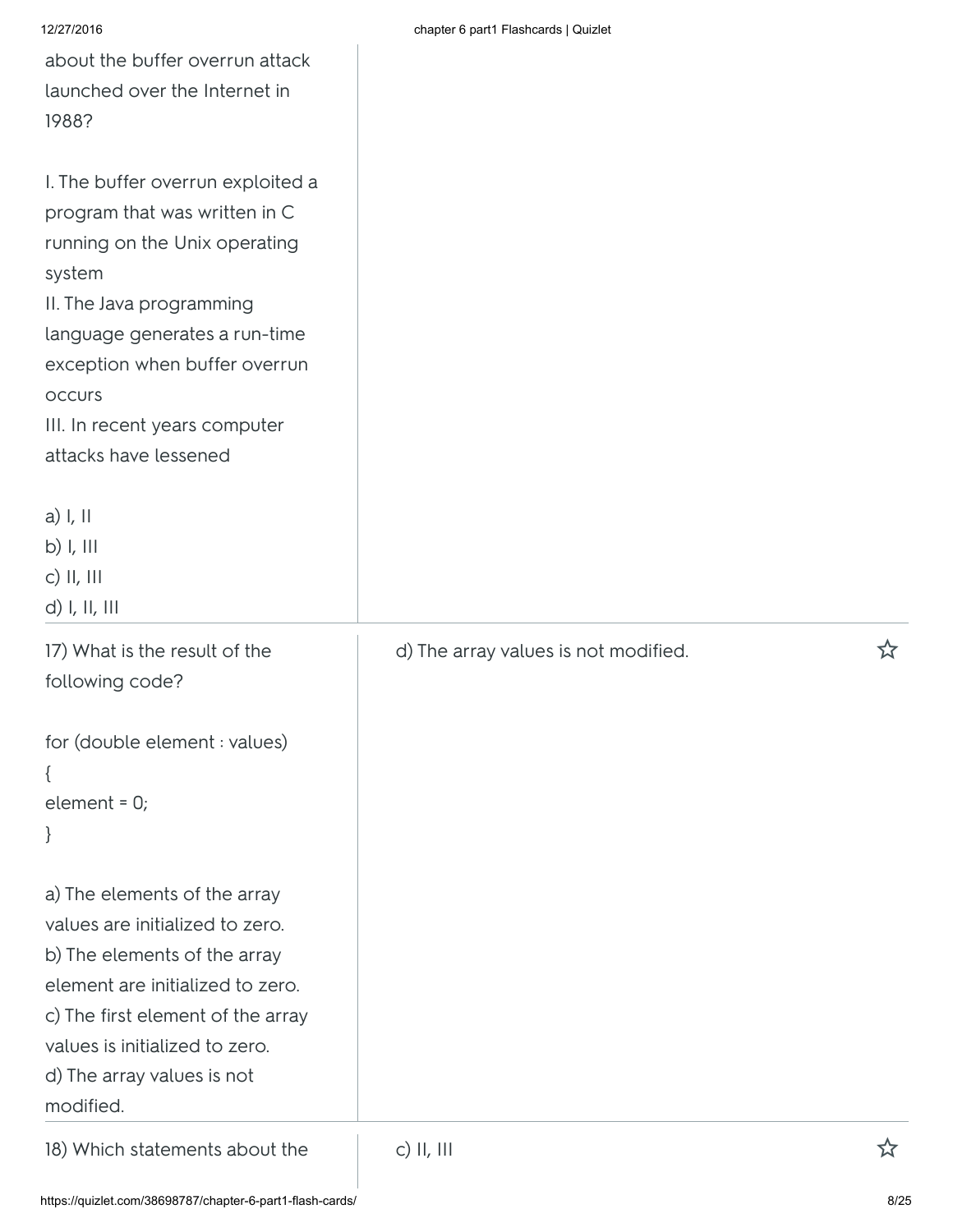| 12/27/2016                                                                                                                                                                                                                                                 | chapter 6 part1 Flashcards   Quizlet                                        |   |
|------------------------------------------------------------------------------------------------------------------------------------------------------------------------------------------------------------------------------------------------------------|-----------------------------------------------------------------------------|---|
| enhanced for loop are true?                                                                                                                                                                                                                                |                                                                             |   |
| I. It is suitable for all array<br>algorithms<br>II. It does not allow the contents<br>of the array to be modified<br>III. It does not require the use of<br>an index variable                                                                             |                                                                             |   |
| $a)$ I, II<br>$b)$ I, III<br>c) $II, III$<br>$d)$ I, II, III                                                                                                                                                                                               |                                                                             |   |
| 19) The enhanced for loop                                                                                                                                                                                                                                  | a) is convenient for traversing all elements in an<br>array                 | ☆ |
| a) is convenient for traversing all<br>elements in an array<br>b) is convenient for traversing<br>elements in a partially filled<br>array<br>c) is only used for arrays of<br>integers<br>d) is used to initialize all array<br>elements to a common value |                                                                             |   |
| 20) When the order of the<br>elements is unimportant, what is<br>the most efficient way to<br>remove an element from an<br>array?                                                                                                                          | b) Replace the element to be deleted with the last<br>element in the array. | ☆ |
| a) Delete the element and move<br>each element after that one to a<br>lower index.<br>b) Replace the element to be<br>deleted with the last element in<br>the array.                                                                                       |                                                                             |   |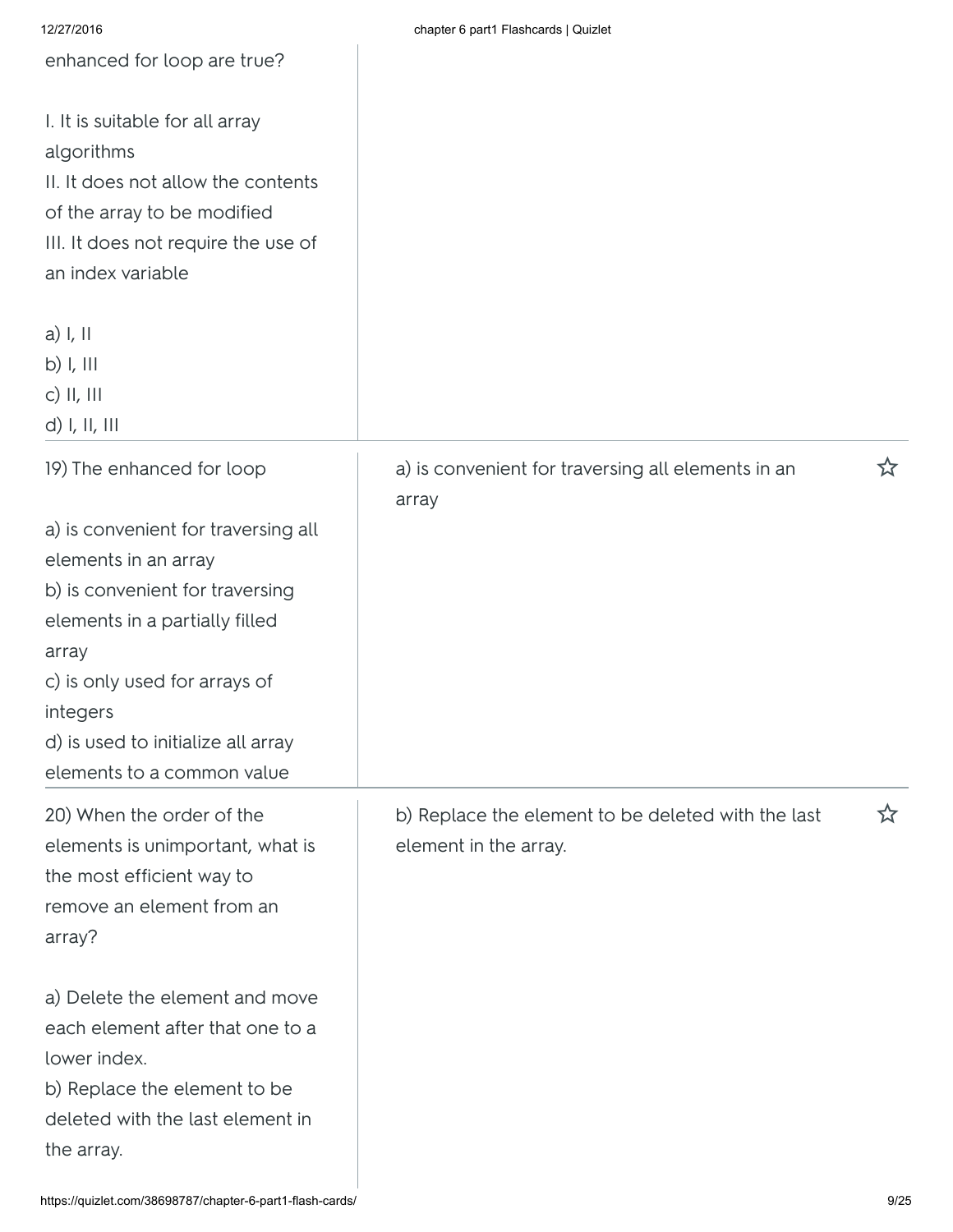| 12/27/2016                                                                                                                                                                                                                                                                                 | chapter 6 part1 Flashcards   Quizlet                                         |    |
|--------------------------------------------------------------------------------------------------------------------------------------------------------------------------------------------------------------------------------------------------------------------------------------------|------------------------------------------------------------------------------|----|
| c) Replace the element to be                                                                                                                                                                                                                                                               |                                                                              |    |
| deleted with the first element in                                                                                                                                                                                                                                                          |                                                                              |    |
| the array.                                                                                                                                                                                                                                                                                 |                                                                              |    |
| d) Replace the element with the                                                                                                                                                                                                                                                            |                                                                              |    |
| next element                                                                                                                                                                                                                                                                               |                                                                              |    |
| 22) It may be necessary to<br>"grow" an array when reading<br>inputs because                                                                                                                                                                                                               | a) the number of inputs may not be known in<br>advance.                      | ኢን |
| a) the number of inputs may not<br>be known in advance.<br>b) arrays in Java must be resized<br>after every 100 elements.<br>c) arrays are based on powers<br>of two.<br>d) the only alternative is a<br>bounds exception.                                                                 |                                                                              |    |
| 21) When an array reading and<br>storing input runs out of space                                                                                                                                                                                                                           | d) the array must be "grown" using the new<br>command and the copyOf method. |    |
| a) the program must be<br>recompiled with a bigger size<br>for the array.<br>b) the array must be "grown"<br>using the growArray method.<br>c) it automatically resizes to<br>accommodate new elements.<br>d) the array must be "grown"<br>using the new command and<br>the copyOf method. |                                                                              |    |
| 23) The binary search is faster<br>than the linear search, providing                                                                                                                                                                                                                       | b) the elements of the array are ordered.                                    | 饮  |
| a) the size of the array is a<br>power of two.<br>b) the elements of the array are                                                                                                                                                                                                         |                                                                              |    |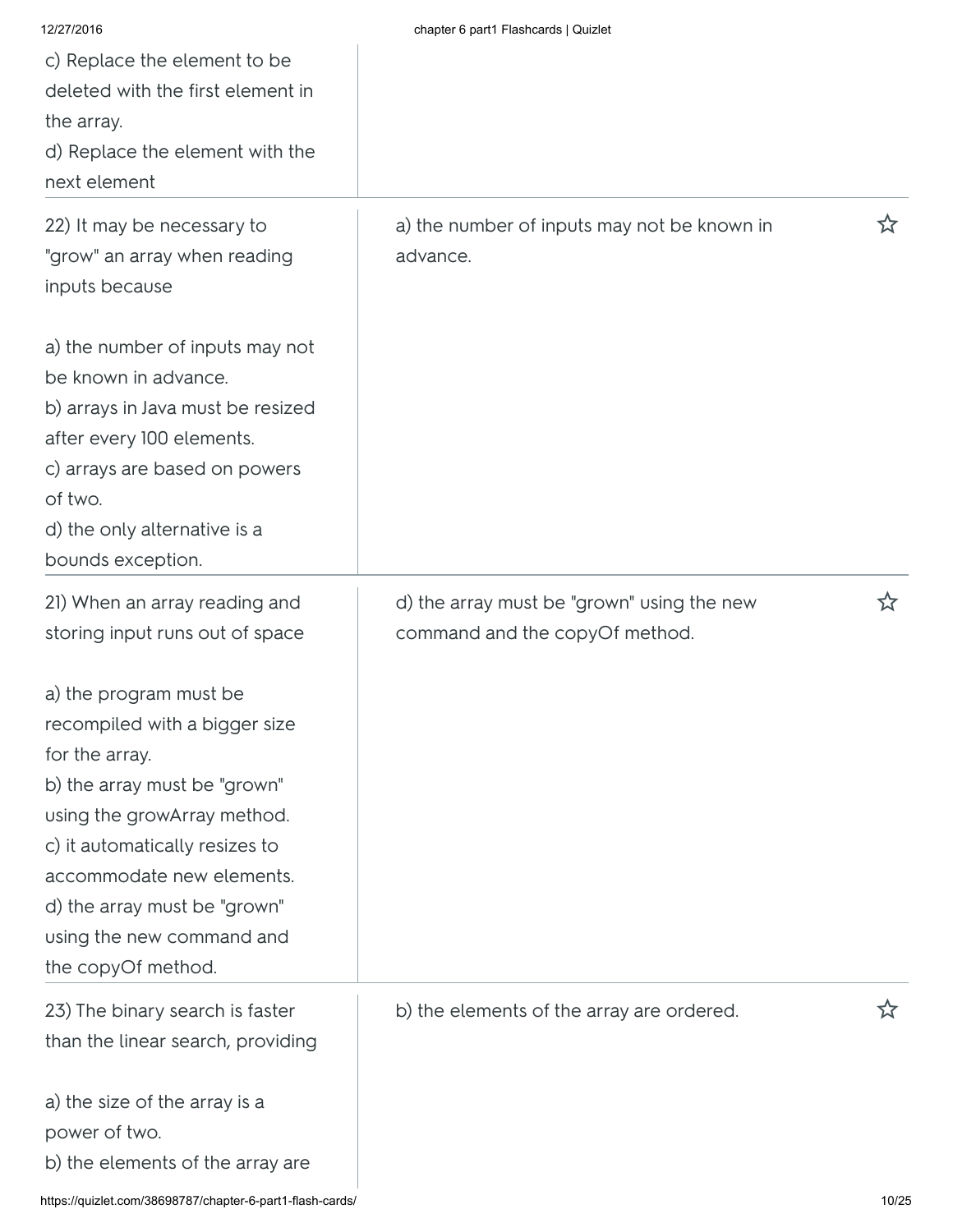| 12/27/2016                                                                                                                                                                                                                                                                                  | chapter 6 part1 Flashcards   Quizlet |   |
|---------------------------------------------------------------------------------------------------------------------------------------------------------------------------------------------------------------------------------------------------------------------------------------------|--------------------------------------|---|
| ordered.                                                                                                                                                                                                                                                                                    |                                      |   |
| c) the elements of the array are                                                                                                                                                                                                                                                            |                                      |   |
| unordered.                                                                                                                                                                                                                                                                                  |                                      |   |
| d) the element being searched                                                                                                                                                                                                                                                               |                                      |   |
| for is actually in the array.                                                                                                                                                                                                                                                               |                                      |   |
| 24) Which statements about<br>array algorithms are true?                                                                                                                                                                                                                                    | b) I, III                            | ☆ |
| I. The array algorithms are<br>building blocks for many<br>programs that process arrays<br>II. Java contains ready-made<br>array algorithms for every<br>problem situation<br>III. It is inefficient to make<br>multiple passes through an array<br>if you can do everything in one<br>pass |                                      |   |
| a) I, II<br>$b)$ I, III<br>c) II, III<br>$d)$ I, II, III                                                                                                                                                                                                                                    |                                      |   |
| 25) Suppose you wish to use an<br>array to solve a new problem.<br>What is the first step to take in<br>finding a solution?                                                                                                                                                                 | c) decompose the problem into steps  | ☆ |
| a) structure a program using<br>methods<br>b) adapt a built-in array<br>algorithm<br>c) decompose the problem into<br>steps<br>d) assemble a test program and<br>run it                                                                                                                     |                                      |   |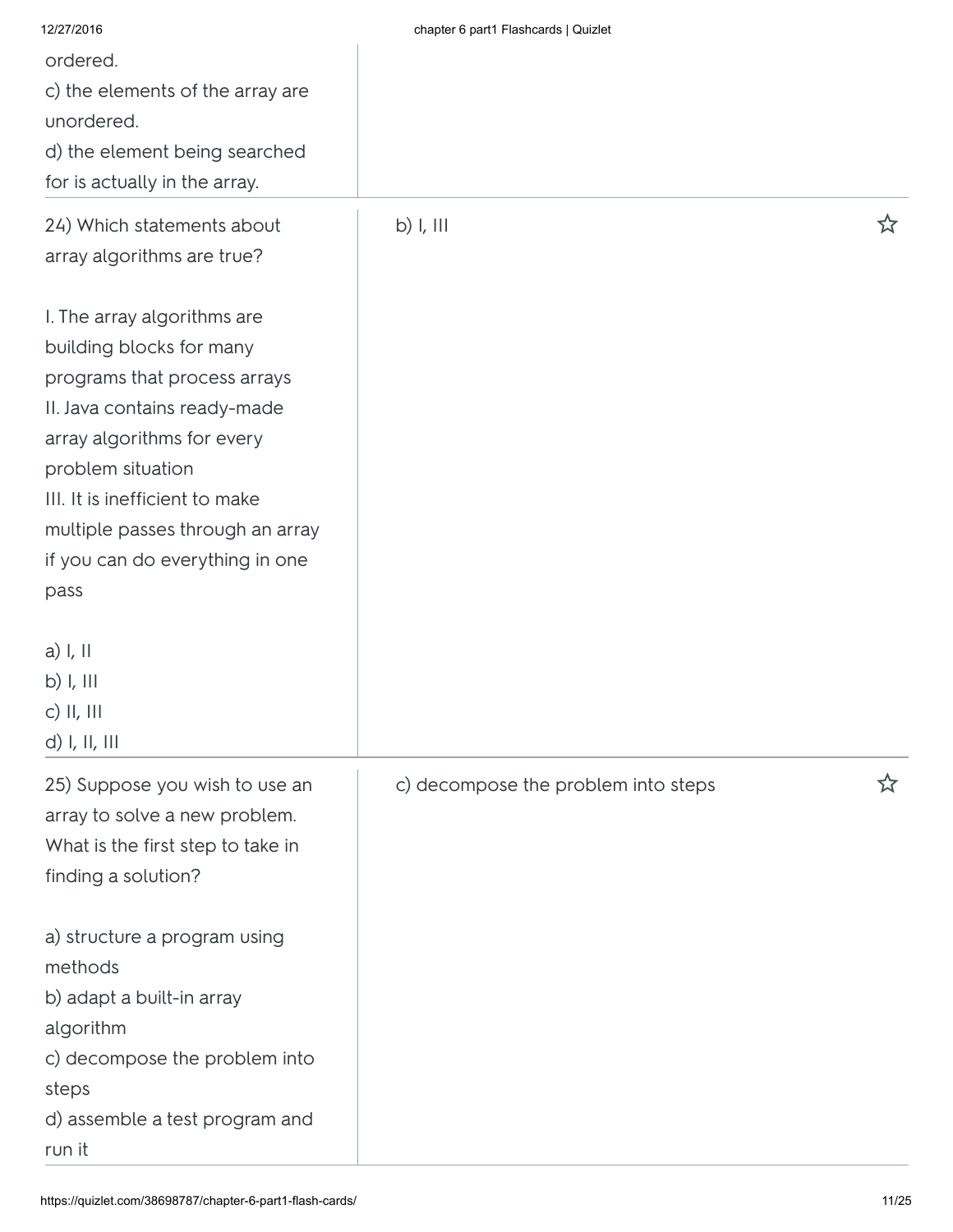| 12/27/2016                                                                                                                                                                             | chapter 6 part1 Flashcards   Quizlet                                                                            |   |
|----------------------------------------------------------------------------------------------------------------------------------------------------------------------------------------|-----------------------------------------------------------------------------------------------------------------|---|
| 26.) Suppose you wish to<br>process an array of values and<br>eliminate any potential<br>duplicate values stored in the<br>array. Which array algorithms<br>might be adapted for this? | b) remove an element                                                                                            | ☆ |
| a) find the minimum                                                                                                                                                                    |                                                                                                                 |   |
| b) remove an element                                                                                                                                                                   |                                                                                                                 |   |
| c) add an element                                                                                                                                                                      |                                                                                                                 |   |
| d) calculate the sum of the<br>elements                                                                                                                                                |                                                                                                                 |   |
| 27) Which code snippet finds<br>the largest value in an array that<br>is only partially full?<br>a)                                                                                    | $\mathsf{C}$<br>double largest = values[0];<br>for $(int i = 1; i < currSize; i++)$<br>if (values[i] > largest) | ☆ |
| double largest = values[0];<br>for $(int i = 1; i < values.length; i++)$                                                                                                               | $largest = values[i];$                                                                                          |   |
| $\{$                                                                                                                                                                                   | ł                                                                                                               |   |
| if $(values[i] > largest)$                                                                                                                                                             |                                                                                                                 |   |
| $\left\{ \right.$                                                                                                                                                                      |                                                                                                                 |   |
| $largest = values[i];$                                                                                                                                                                 |                                                                                                                 |   |
| $\}$                                                                                                                                                                                   |                                                                                                                 |   |
| }                                                                                                                                                                                      |                                                                                                                 |   |
| b)                                                                                                                                                                                     |                                                                                                                 |   |
| double largest = values[0];<br>for $(int i = 1; i < values.length; i++)$                                                                                                               |                                                                                                                 |   |
| $\mathcal{L}$                                                                                                                                                                          |                                                                                                                 |   |
| if (values[i] < largest)                                                                                                                                                               |                                                                                                                 |   |
| $\{$                                                                                                                                                                                   |                                                                                                                 |   |
| $largest = values[i];$                                                                                                                                                                 |                                                                                                                 |   |
| ł                                                                                                                                                                                      |                                                                                                                 |   |
| $\}$                                                                                                                                                                                   |                                                                                                                 |   |
| $\mathsf{C}$                                                                                                                                                                           |                                                                                                                 |   |
| double largest = values[0];                                                                                                                                                            |                                                                                                                 |   |
| for $(int i = 1; i < currSize; i++)$                                                                                                                                                   |                                                                                                                 |   |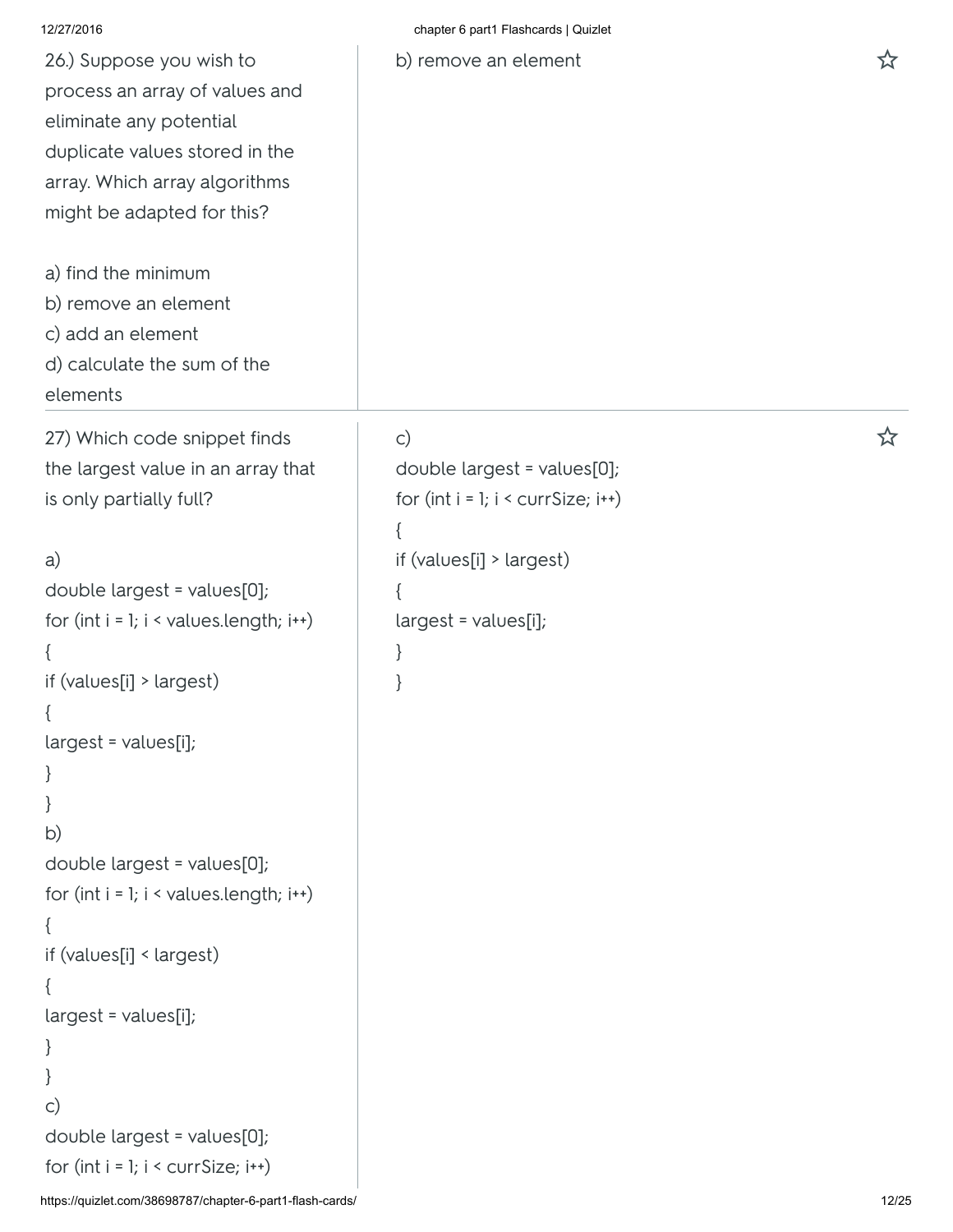$\mathbf{r}$ 

| if (values[i] > largest)             |            |   |
|--------------------------------------|------------|---|
| $\{$                                 |            |   |
| $largest = values[i];$               |            |   |
| $\}$                                 |            |   |
| }                                    |            |   |
| d)                                   |            |   |
| double largest = values[0];          |            |   |
| for $(int i = 1; i < currSize; i++)$ |            |   |
| $\{$                                 |            |   |
| if (values[i] < largest)             |            |   |
| $\{$                                 |            |   |
| largest = values[i];                 |            |   |
| $\}$                                 |            |   |
| }                                    |            |   |
| 28) When a Java program              | c) II, III | ☆ |
| terminates and reports an            |            |   |
| exception, the error message         |            |   |
| contains which pieces of useful      |            |   |
| information?                         |            |   |
|                                      |            |   |
| I. The compile and revision          |            |   |
| control history of the source        |            |   |
| code changes that caused the         |            |   |
| error                                |            |   |
| II. The name of the exception        |            |   |
| that occurred                        |            |   |
| III. The stack trace                 |            |   |
|                                      |            |   |
| $a)$ I, II                           |            |   |
| $b)$ I, III                          |            |   |
| $c)$ II, III                         |            |   |
| d) I, II, III                        |            |   |
| 29) Which code snippet               | a.         | ☆ |
| calculates the sum of all the        |            |   |
| even elements in an array            |            |   |
|                                      |            |   |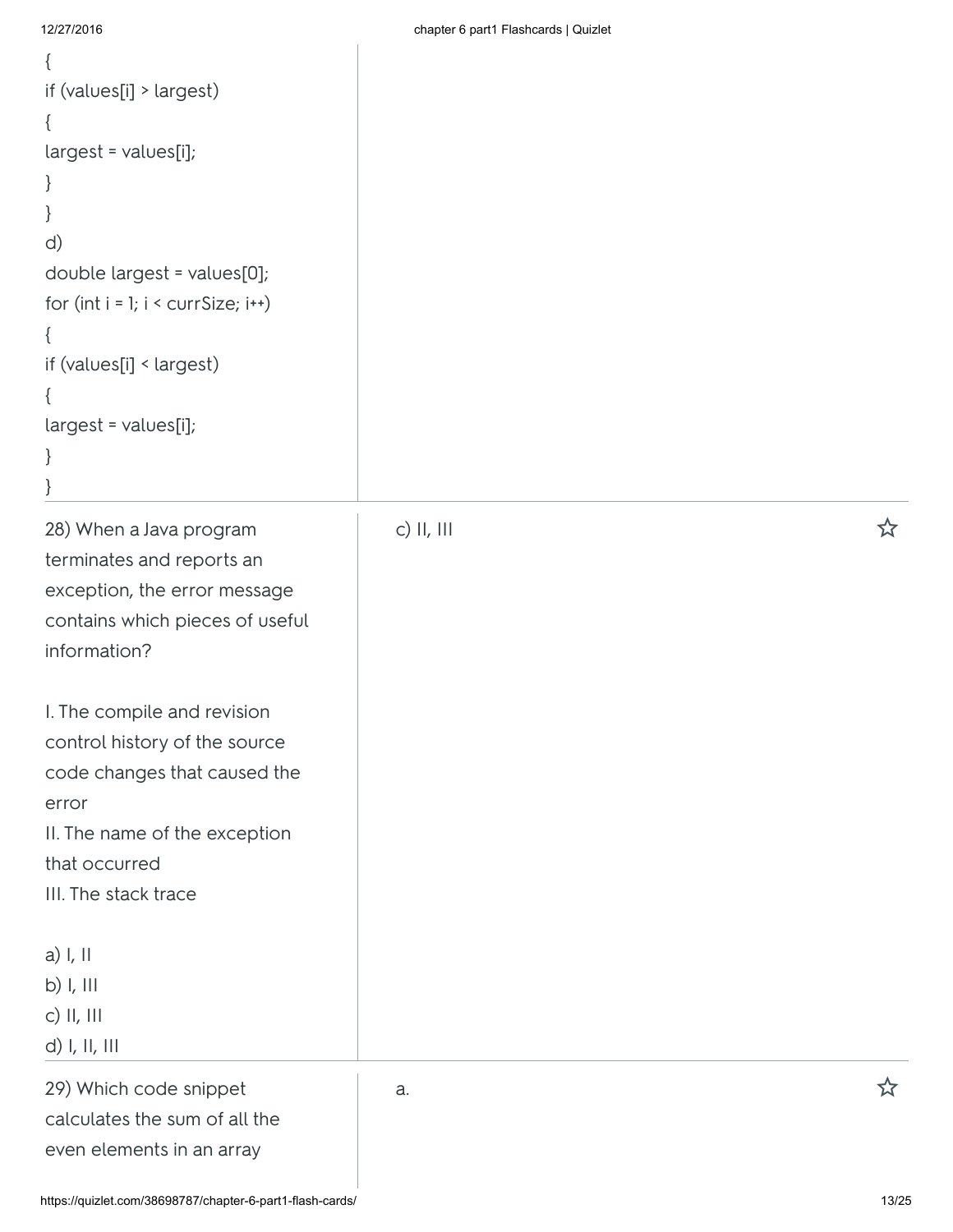values?

a) int sum  $= 0$ ; for (int  $i = 0$ ;  $i <$  values.length;  $i$ <sup>\*\*</sup>) { if ((values[i] % 2) == 0) { sum += values[i]; } } b) int sum  $= 0$ ; for (int  $i = 0$ ;  $i <$  values.length;  $i$ <sup>\*\*</sup>) { if ((values[i]  $% 2$ ) == 0) { sum++; } } c) int sum  $= 0$ ; for (int  $i = 0$ ;  $i <$  values.length;  $i$ <sup>\*\*</sup>) { if  $((values[i] / 2) == 0)$ { sum += values[i]; } } d) int sum  $= 0$ ; for (int  $i = 0$ ;  $i <$  values.length;  $i$ <sup>\*\*</sup>) { if  $((values[i] / 2) == 0)$ { sum++;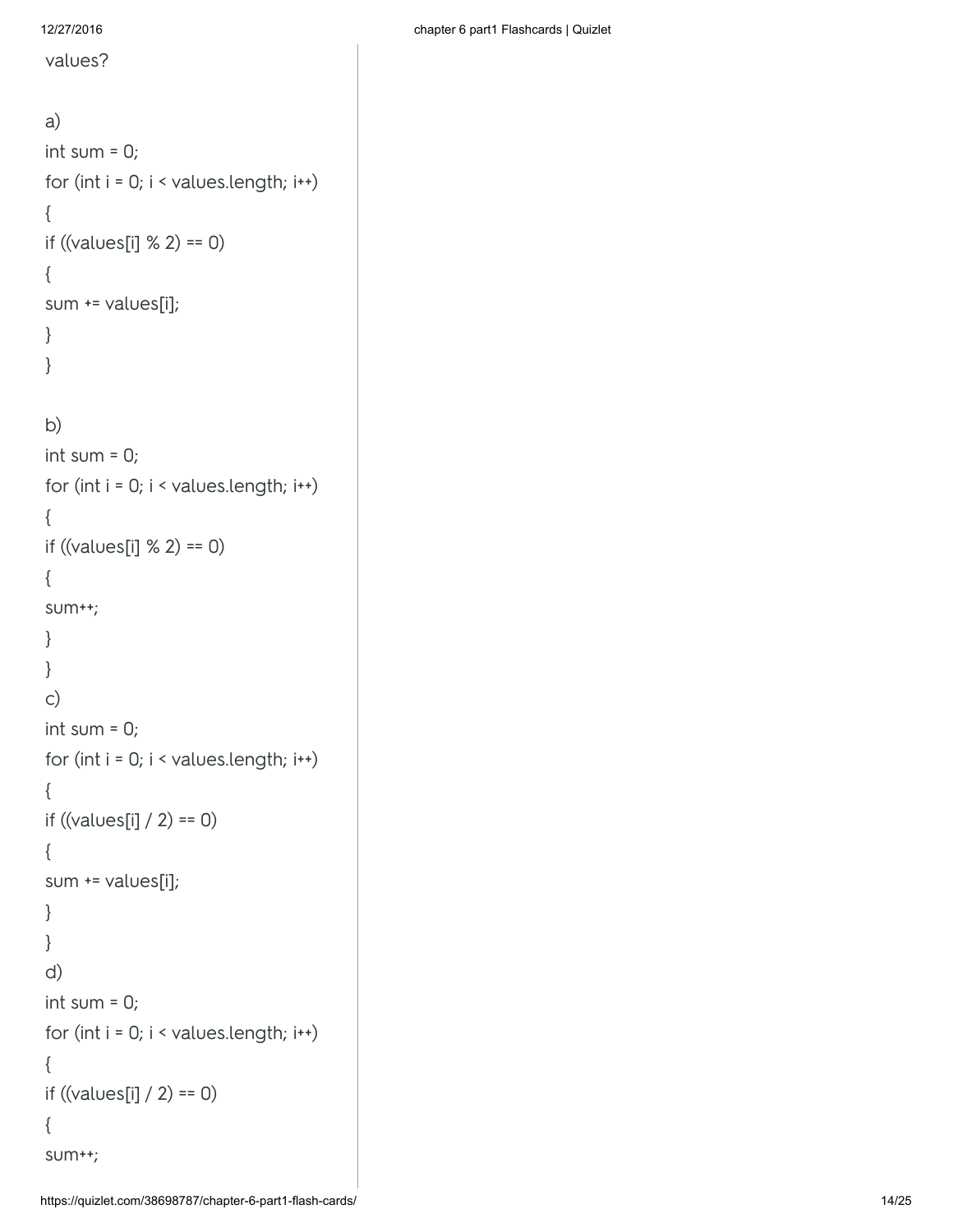| 12/27/2016                                                  | chapter 6 part1 Flashcards   Quizlet              |   |
|-------------------------------------------------------------|---------------------------------------------------|---|
| $\}$                                                        |                                                   |   |
| $\}$                                                        |                                                   |   |
| 30) Which code snippet                                      | d)                                                | ☆ |
| calculates the sum of all the                               | int sum = $0$ ;                                   |   |
| elements in even positions in an                            | for (int $i = 0$ ; $i <$ values.length; $i + 2$ ) |   |
| array?                                                      | $\{$                                              |   |
|                                                             | sum += values[i];                                 |   |
| a)                                                          | }                                                 |   |
| int sum = $0$ ;                                             |                                                   |   |
| for (int $i = 1$ ; $i <$ values. length;                    |                                                   |   |
| $i+2)$                                                      |                                                   |   |
| $\{$                                                        |                                                   |   |
| $SUM++;$                                                    |                                                   |   |
| $\}$                                                        |                                                   |   |
| b)                                                          |                                                   |   |
| int sum = $0$ ;                                             |                                                   |   |
| for (int $i = 0$ ; $i <$ values.length; $i$ <sup>++</sup> ) |                                                   |   |
| $\{$                                                        |                                                   |   |
| $SUM++;$                                                    |                                                   |   |
| $\}$                                                        |                                                   |   |
| $\mathsf{C}$                                                |                                                   |   |
| int sum = $0$ ;                                             |                                                   |   |
| for (int $i = 0$ ; $i <$ values.length; $i +$ )             |                                                   |   |
| $\{$                                                        |                                                   |   |
| sum += values[i];                                           |                                                   |   |
| $\}$                                                        |                                                   |   |
| d)                                                          |                                                   |   |
| int sum = $0$ ;                                             |                                                   |   |
| for (int $i = 0$ ; $i \leq x$ values. length; $i \neq y$    |                                                   |   |
| 2)                                                          |                                                   |   |
| $\{$                                                        |                                                   |   |
| sum += values[i];                                           |                                                   |   |
| $\}$                                                        |                                                   |   |
| 31) Consider using a deck of                                | c) it stays the same                              | ☆ |
| cards as a way to visualize a                               |                                                   |   |
| shuffle algorithm. When two                                 |                                                   |   |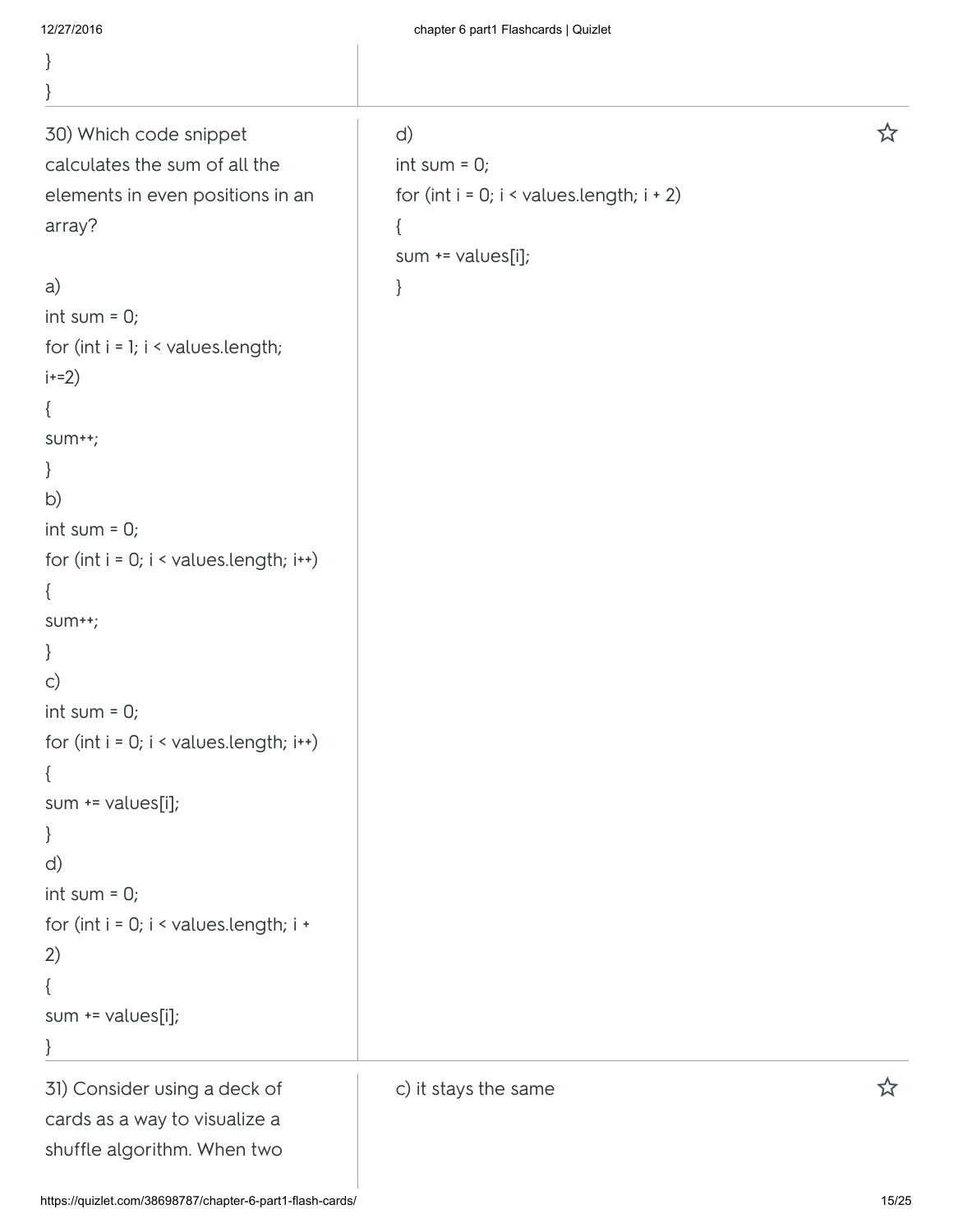| 12/27/2016<br>cards shuffle their position, what<br>has to happen to the size of the<br>array holding them?<br>a) it increases by one<br>b) it decreases by one<br>c) it stays the same<br>d) it increases by two                                                                                                              | chapter 6 part1 Flashcards   Quizlet                                 |   |
|--------------------------------------------------------------------------------------------------------------------------------------------------------------------------------------------------------------------------------------------------------------------------------------------------------------------------------|----------------------------------------------------------------------|---|
| 32) Consider the telephone<br>book as a physical object that<br>can help understand algorithms.<br>What kind of algorithm might be<br>visualized using it?                                                                                                                                                                     | b.) Searching                                                        | ☆ |
| a) Sorting<br>Searchingb)<br>c) Finding the maximum<br>d) Monte Carlo methods                                                                                                                                                                                                                                                  |                                                                      |   |
| 33) Why is the use of physical<br>objects helpful in algorithm<br>design?                                                                                                                                                                                                                                                      | d) Many people feel it is less intimidating than<br>drawing diagrams | 公 |
| a) It simulates the way the<br>computer actually implements<br>the algorithm<br>b) It is more abstract than using<br>a pencil and paper<br>c) Because the constraints on<br>physical things are the same as<br>the constraints on bits and<br>bytes<br>d) Many people feel it is less<br>intimidating than drawing<br>diagrams |                                                                      |   |
| 34) Which statement(s) about<br>the size of a Java array, array list,                                                                                                                                                                                                                                                          | $c)$ III                                                             |   |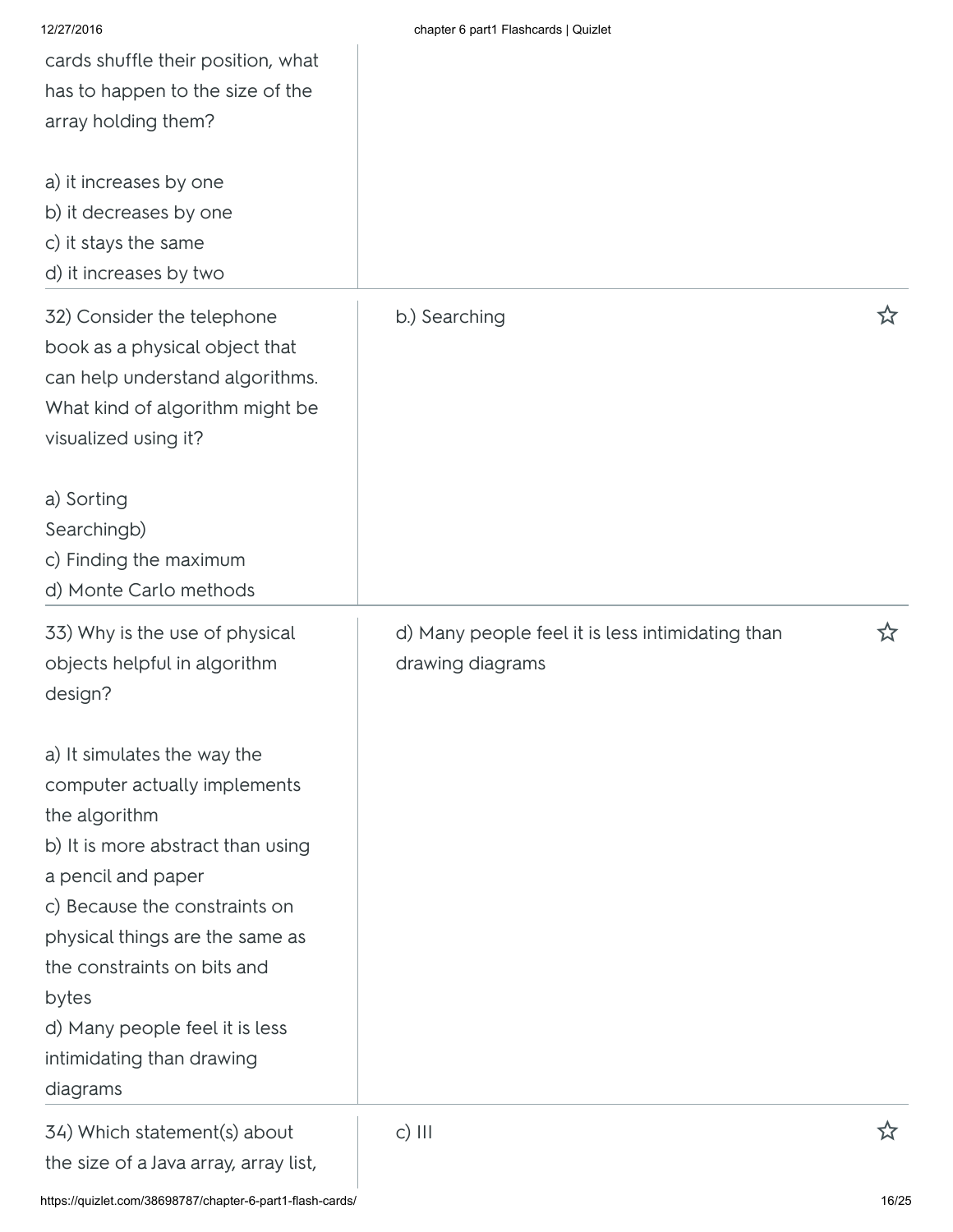|  |  | chapter 6 part1 Flashcards   Quizlet |  |
|--|--|--------------------------------------|--|
|  |  |                                      |  |

| 12/27/2016                                                                                                                                                                                                                                                             | chapter 6 part1 Flashcards   Quizlet |            |
|------------------------------------------------------------------------------------------------------------------------------------------------------------------------------------------------------------------------------------------------------------------------|--------------------------------------|------------|
| and string are true?                                                                                                                                                                                                                                                   |                                      |            |
| I. The syntax for determining the<br>size of an array, an array list, and<br>a string in Java is consistent<br>among the three<br>II. The string uses s.size(), while<br>the array list uses a.length()<br>III. The array uses a.length,<br>which is not a method call |                                      |            |
| $a)$  <br>$b)$ II<br>$c)$ $   $<br>$d)$ II, III                                                                                                                                                                                                                        |                                      |            |
| 35) If a programmer confuses<br>the method required for<br>checking the length of a string<br>and uses size() instead of<br>length(), what will happen?                                                                                                                | b) The program will not compile      | ☆          |
| a) The program will crash.<br>b) The program will not compile.<br>c) The program will run but will<br>produce an uncertain result.<br>d) The compiler will<br>automatically correct the error.                                                                         |                                      |            |
| 36) Babbage's machine for<br>automatically producing printed<br>tables was called                                                                                                                                                                                      | b) the difference engine.            | <u>ኢ</u> ን |
| a) the slide rule.<br>b) the difference engine.<br>c) the mechanical calculator.<br>d) the cog wheel.                                                                                                                                                                  |                                      |            |
| 37) Java 7 introduced enhanced                                                                                                                                                                                                                                         | c) diamond syntax.                   | ☆          |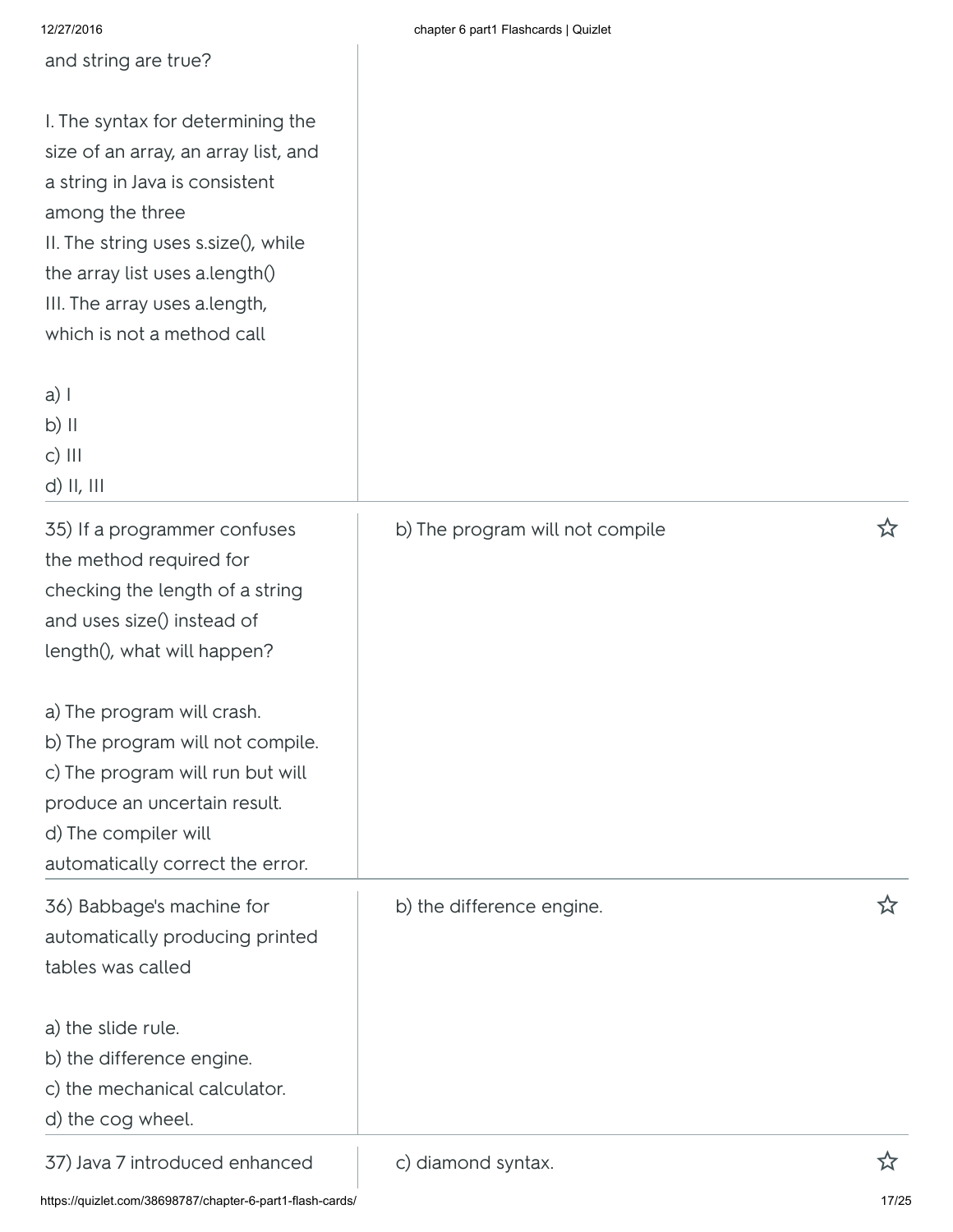| 12/27/2016                          | chapter 6 part1 Flashcards   Quizlet |   |
|-------------------------------------|--------------------------------------|---|
| syntax for declaring array lists,   |                                      |   |
| which is termed                     |                                      |   |
|                                     |                                      |   |
| a) angle brackets.                  |                                      |   |
| b) method lists.                    |                                      |   |
| c) diamond syntax.                  |                                      |   |
| d) symmetric slants.                |                                      |   |
| 38) The following statement         | a) $x = a.get(4);$                   | ☆ |
| gets an element from position 4     |                                      |   |
| in an array:                        |                                      |   |
|                                     |                                      |   |
| $x = a[4]$ ;                        |                                      |   |
|                                     |                                      |   |
| What is the equivalent operation    |                                      |   |
| using an array list?                |                                      |   |
|                                     |                                      |   |
| $a) x = a.get(4);$                  |                                      |   |
| b) $x = a.get()$ ;                  |                                      |   |
| c) $x = a.get[4]$ ;                 |                                      |   |
| d) $x = a[4]$ ;                     |                                      |   |
| 39) Which statements are true       | $b)$ I, III                          | ☆ |
| regarding the differences           |                                      |   |
| between arrays and array lists?     |                                      |   |
|                                     |                                      |   |
| I. Arrays are better if the size of |                                      |   |
| a collection will not change        |                                      |   |
| II. Array lists are more efficient  |                                      |   |
| than arrays                         |                                      |   |
| III. Array lists are easier to use  |                                      |   |
| than arrays                         |                                      |   |
| a) I, II                            |                                      |   |
| $b)$ I, III                         |                                      |   |
| c) II, III                          |                                      |   |
| d) I, II, III                       |                                      |   |
| 40) What is the value of the        | $a)$ 1                               | ☆ |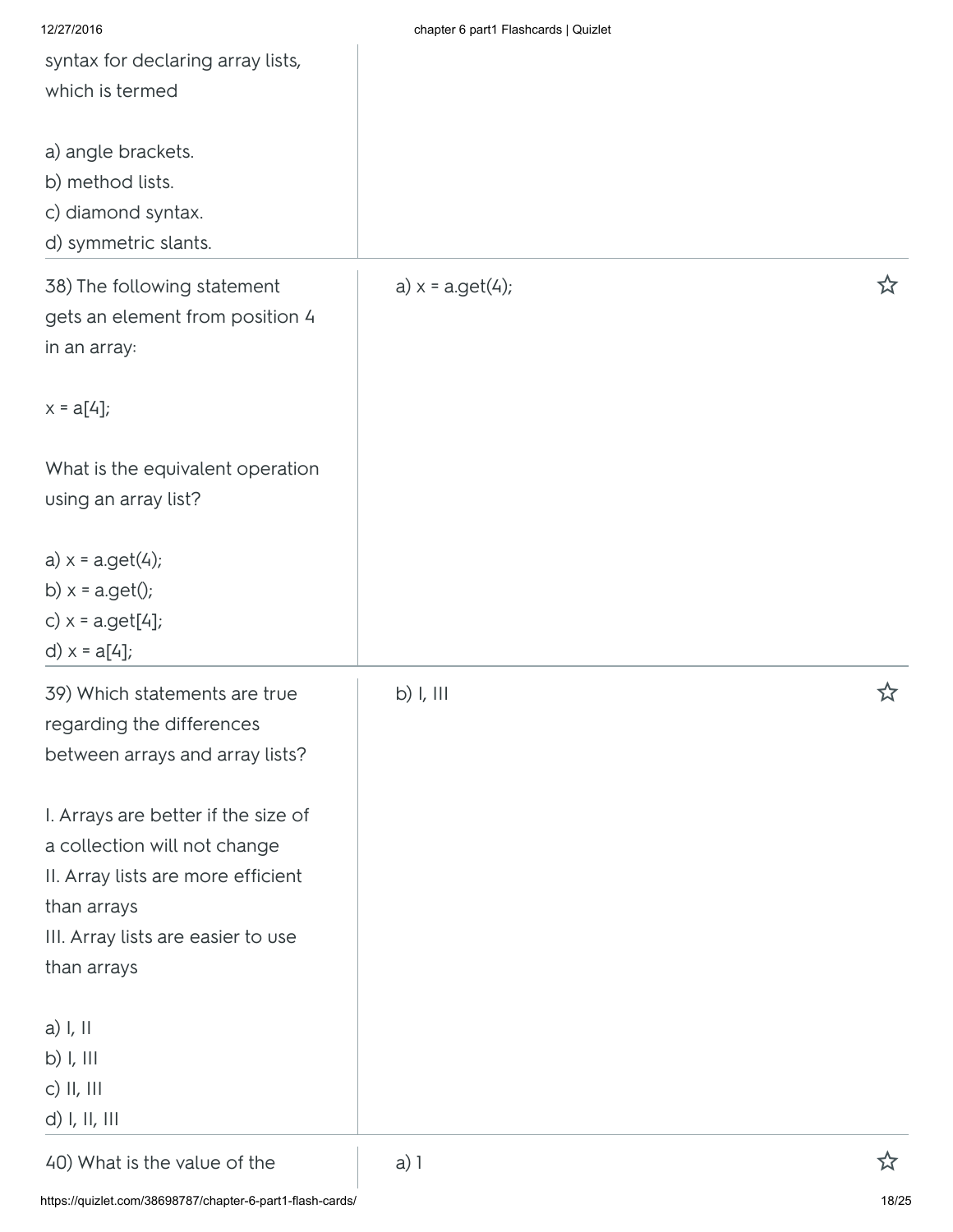| 12/27/2016 |
|------------|
|------------|

count variable after the execution of the given code snippet?

```
ArrayList<Integer> num = new
ArrayList<Integer>();
num.add(1);
num.add(2);
num.add(1);
int count = 0;
for (int i = 0; i \leq num.size(); i \rightarrow)
{
if (num.get(i) % 2 == 0)
{
count++;
}
}
```
d) 3 41) Which one of the following code snippets accepts the integer input in an array named num1 and stores the odd integers of num1 in another array named oddnum?

## a)

a) 1 b) 2 c) 0

ArrayList<Integer> numl = new ArrayList<Integer>(); ArrayList<Integer> oddnum = new ArrayList<Integer>(); int data; Scanner in = new Scanner(System.in);

| b)                                                                       |  |
|--------------------------------------------------------------------------|--|
| ArrayList <integer> numl = new ArrayList<integer>();</integer></integer> |  |
| ArrayList <integer> oddnum = new</integer>                               |  |
| ArrayList <integer>();</integer>                                         |  |
| int data;                                                                |  |
| Scanner in = new Scanner(System.in);                                     |  |
| for (int $i = 0$ ; $i < 10$ ; $i++)$                                     |  |
| {                                                                        |  |
| $data = in.nextInt();$                                                   |  |
| numl.add(data);                                                          |  |
| if (numl.get(i) $% 2 != 0$ )                                             |  |
| ſ                                                                        |  |
| oddnum.add(numl.get(i));                                                 |  |
|                                                                          |  |
|                                                                          |  |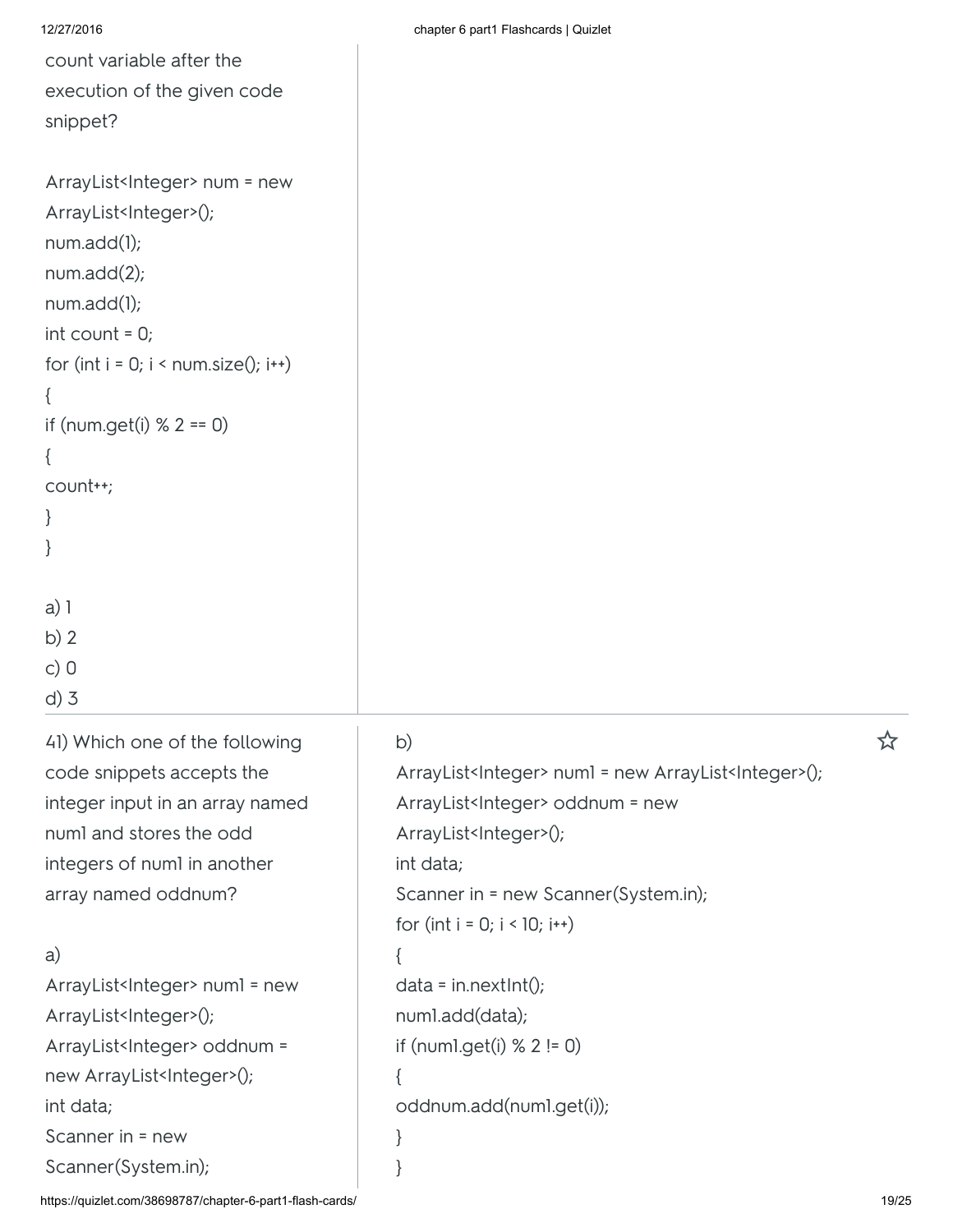### 12/27/2016

```
for (int i = 0; i < 10; i++)
{<br>data = in.nextInt();
numl.add(data);
if (numl.get(i) % 2 == 0)
{<br>oddnum.add(num1.get(i));
\}}<br>}<br>b)
\}b)
ArrayList<Integer> numl = new
ArrayList<Integer>();
ArrayList<Integer> oddnum =
new ArrayList<Integer>();
int data; Scanner in = new Scanner(System.in); for (int i = 0; i < 10; i++)\{ data = in.nextInt();
num1.add(data); if (num1.get(i) % 2 != 0) {oddnum.add(num1.get(i))
;
\}}<br>c)
\}\mathsf{C})
ArrayList<Integer> numl = new
ArrayList<Integer>();
ArrayList<Integer> oddnum =
new ArrayList<Integer>();
int data; Scanner in = new Scanner(System.in); for (int i = 0; i < 10; i++){<br>data = in.nextInt();
```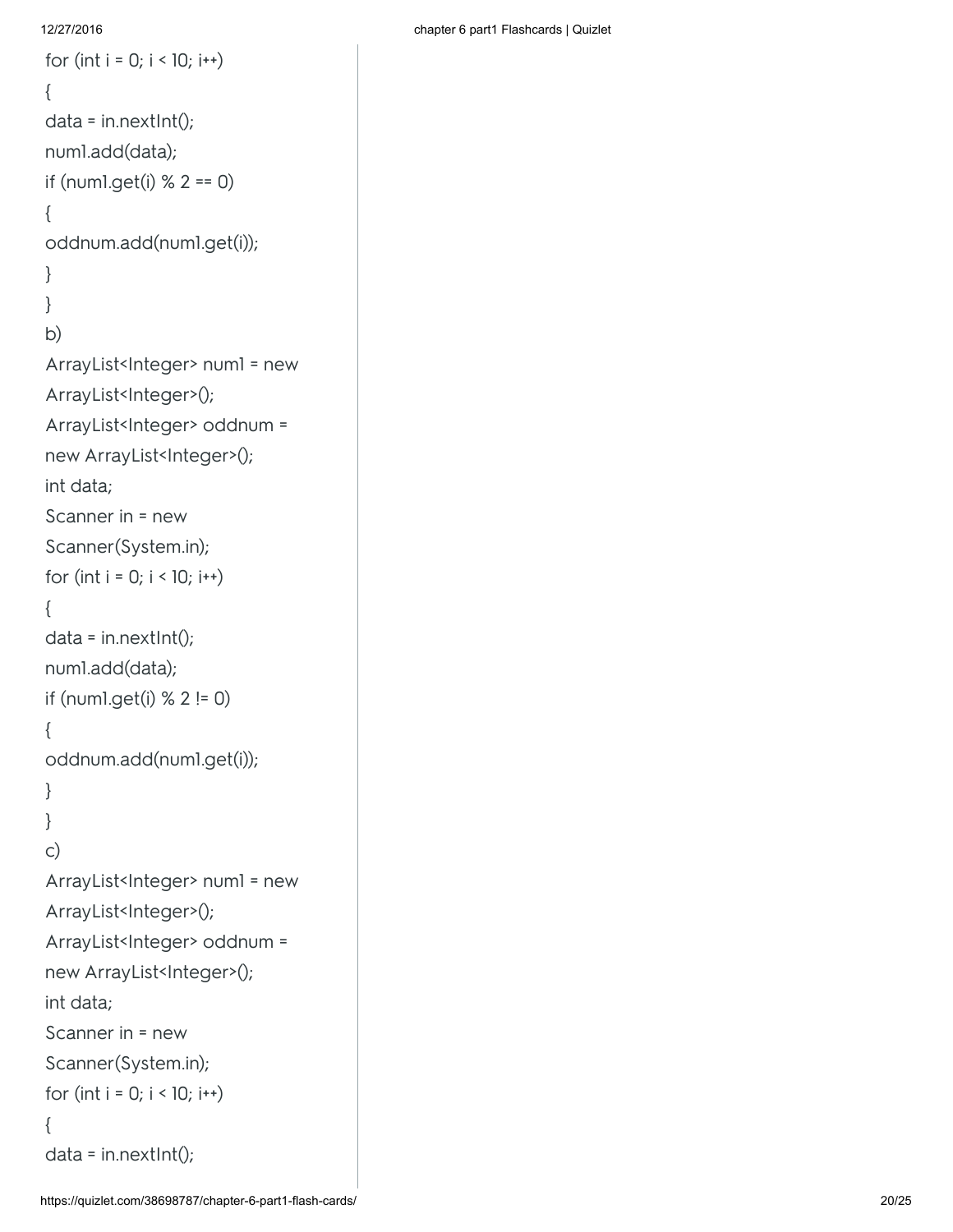```
12/27/2016 chapter 6 part1 Flashcards | Quizlet
num1.add(data);
if (num1.get(i) % 2 == 0)
{
oddnum.add(num1[i]);
}
}
d)
ArrayList<Integer> numl;
ArrayList<Integer> oddnum =
new ArrayList<Integer>();
int data;
Scanner in = new
Scanner(System.in);
for (int i = 0; i < 10; i++){
data = in.nextInt();
num1.add(data);
if (num1[i] \, \% \, 2! = 0)
{
oddnum.add(num1[i]);
}
}
```
Answer: b

42) Is there any thing wrong with the following code snippet?

```
String[] data = \{ "abc", "def",
"ghi", "jkl" };
String searchedValue = "ghi";
int pos = 0;boolean found = false;
while (pos < data.length)
```

```
{
if
```

```
(data[pos].equals(searchedValu
```
d) There is a logic error. <br> **A**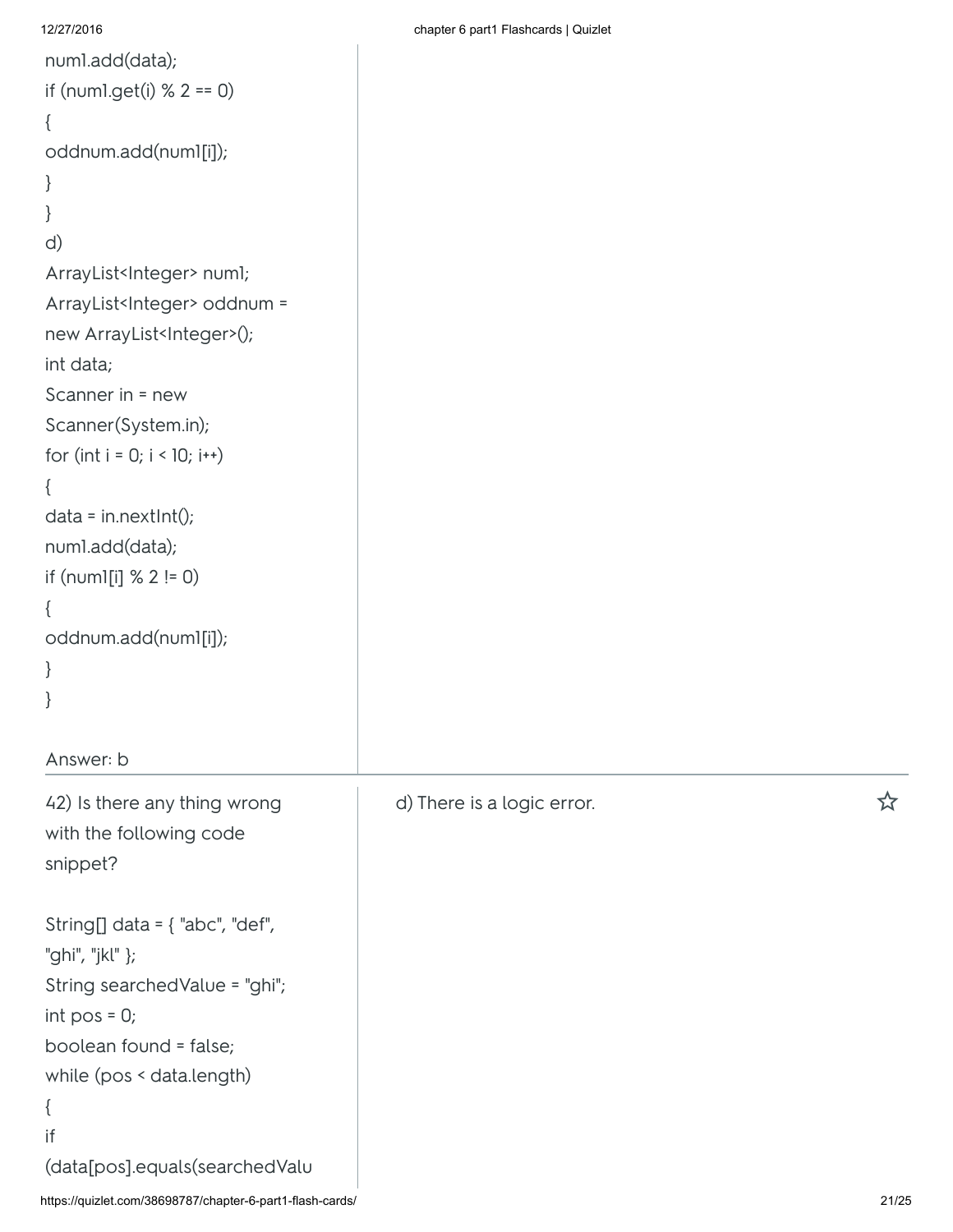| e)                                                        |                                              |       |
|-----------------------------------------------------------|----------------------------------------------|-------|
|                                                           |                                              |       |
| $found = true;$                                           |                                              |       |
|                                                           |                                              |       |
| else                                                      |                                              |       |
|                                                           |                                              |       |
| found = false;                                            |                                              |       |
|                                                           |                                              |       |
| pos++;                                                    |                                              |       |
|                                                           |                                              |       |
| if (found)                                                |                                              |       |
|                                                           |                                              |       |
| System.out.println("Found at                              |                                              |       |
| position: " + pos);                                       |                                              |       |
|                                                           |                                              |       |
| else                                                      |                                              |       |
|                                                           |                                              |       |
| System.out.println("Not found");                          |                                              |       |
|                                                           |                                              |       |
|                                                           |                                              |       |
| a) There is nothing wrong.                                |                                              |       |
| b) There is compile-time error.                           |                                              |       |
| c) There is a bounds error.                               |                                              |       |
| d) There is a logic error.                                |                                              |       |
| 43) Consider the following code                           | b) data2 = Arrays.copyOf(data, data.length); | ☆     |
| snippet:                                                  |                                              |       |
|                                                           |                                              |       |
| String[] data = $\{$ "abc", "def",                        |                                              |       |
| "ghi", "jkl" };                                           |                                              |       |
| String [] data2;                                          |                                              |       |
|                                                           |                                              |       |
| In Java 6 and later, which                                |                                              |       |
| statement copies the data array                           |                                              |       |
| to the data2 array?                                       |                                              |       |
|                                                           |                                              |       |
| a) data2 = Arrays.copyOf(data,                            |                                              |       |
| data2.length);                                            |                                              |       |
| https://quizlet.com/38698787/chapter-6-part1-flash-cards/ |                                              | 22/25 |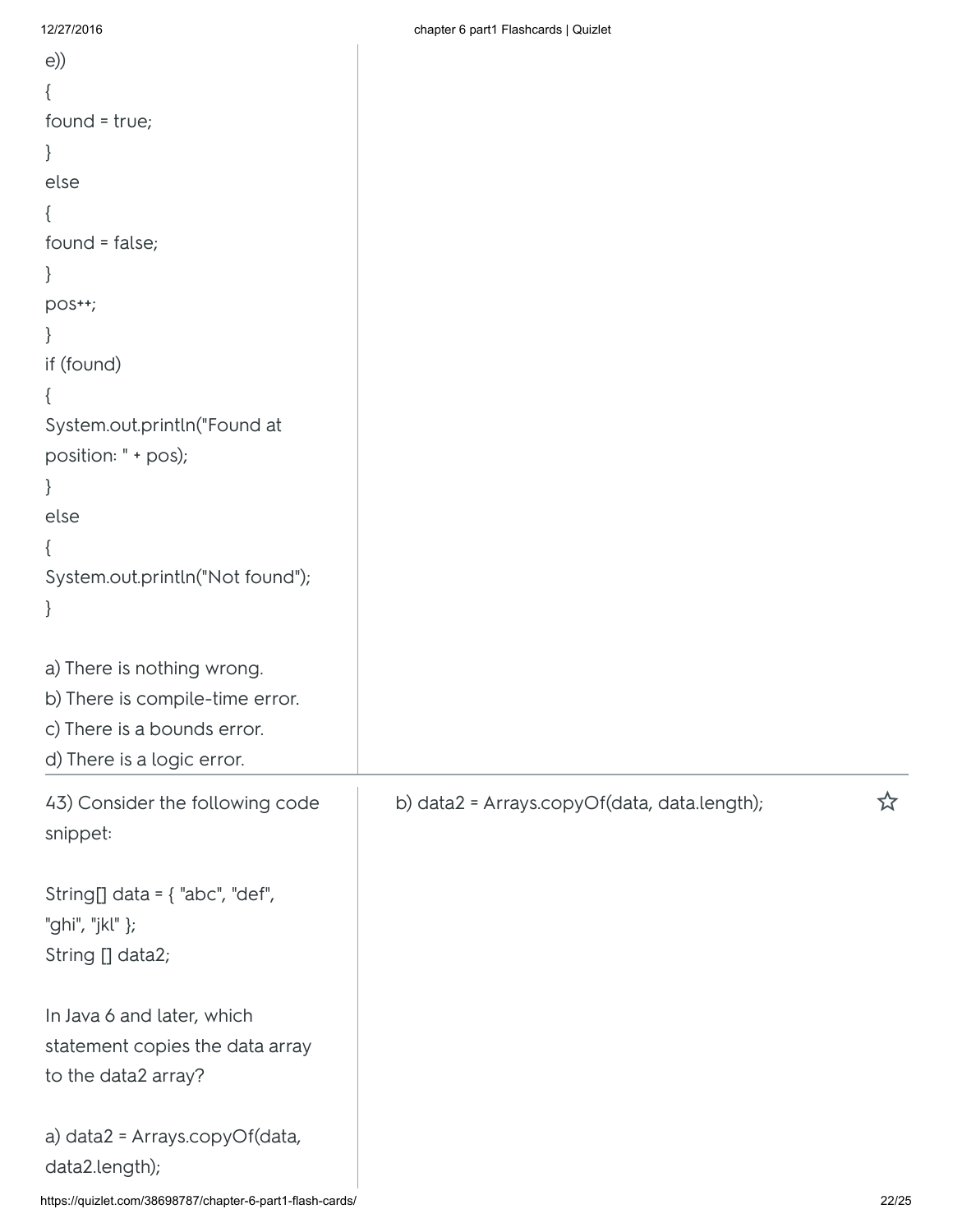| 12/27/2016                                                                                                                                                                                                                                                                                                                                                                                     | chapter 6 part1 Flashcards   Quizlet            |   |
|------------------------------------------------------------------------------------------------------------------------------------------------------------------------------------------------------------------------------------------------------------------------------------------------------------------------------------------------------------------------------------------------|-------------------------------------------------|---|
| b) data2 = Arrays.copyOf(data,                                                                                                                                                                                                                                                                                                                                                                 |                                                 |   |
| data.length);                                                                                                                                                                                                                                                                                                                                                                                  |                                                 |   |
| c) data2 = Arrays.copyOf(data,                                                                                                                                                                                                                                                                                                                                                                 |                                                 |   |
| $data.size()$ ;                                                                                                                                                                                                                                                                                                                                                                                |                                                 |   |
| d) data2 = Arrays.copyOf(data);                                                                                                                                                                                                                                                                                                                                                                |                                                 |   |
| 44) Consider the following<br>code snippet in Java 6 or later:                                                                                                                                                                                                                                                                                                                                 | c) "ghi"                                        | ☆ |
| String[] data = $\{$ "abc", "def",<br>"ghi", "jkl" };<br>String[] data2 =<br>Arrays.copyOf(data, data.length<br>$-1);$                                                                                                                                                                                                                                                                         |                                                 |   |
| What does the last element of<br>data2 contain?                                                                                                                                                                                                                                                                                                                                                |                                                 |   |
| a) "abc"<br>b) "def"<br>c) "ghi"<br>d) "jkl"                                                                                                                                                                                                                                                                                                                                                   |                                                 |   |
| 45) Consider the following code<br>snippet:<br>String[] data = $\{$ "abc", "def",<br>"ghi", "jkl" };<br>Using Java 6 or later, which<br>statement grows the data array<br>to twice its size?<br>a) data = Arrays.copyOf(data, 2<br>x data.length);<br>b) data = Arrays.copyOf(data, 2);<br>c) data = Arrays.copyOf(data, 2 *<br>data);<br>d) data = Arrays.copyOf(data, 2<br>$*$ data.size()); | a) data = Arrays.copyOf(data, 2 * data.length); | ☆ |
| 46) Consider the following                                                                                                                                                                                                                                                                                                                                                                     | b) Arrays.sort(data);                           | ☆ |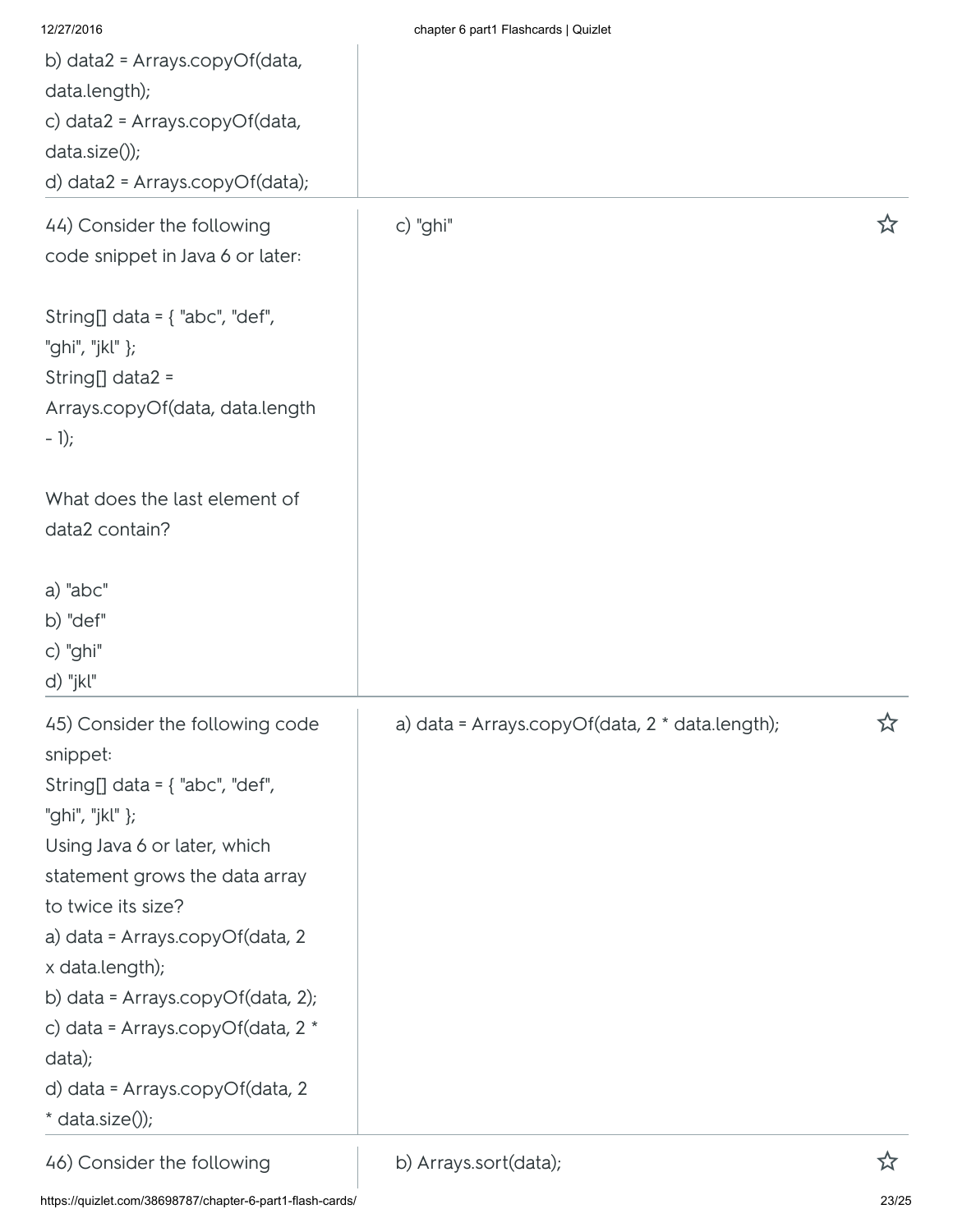| 12/27/2016                                                                                                                                                                                                                         | chapter 6 part1 Flashcards   Quizlet                    |   |
|------------------------------------------------------------------------------------------------------------------------------------------------------------------------------------------------------------------------------------|---------------------------------------------------------|---|
| code snippet:                                                                                                                                                                                                                      |                                                         |   |
| String[] data = { "123", "ghi", "jkl",<br>"def", "%&*" };                                                                                                                                                                          |                                                         |   |
| Which statement sorts the data<br>array in ascending order?                                                                                                                                                                        |                                                         |   |
| a) data = Arrays.sort();<br>b) Arrays.sort(data);<br>c) data =<br>Arrays.sort(data.length);<br>d) data = Arrays.sort(data);                                                                                                        |                                                         |   |
| 47) Consider the following<br>method:                                                                                                                                                                                              | c) The method return type should be changed to<br>int[] | ☆ |
| public static int mystery(int<br>length, int n)<br>$\{$<br>int[] result = new int[length];<br>for $(int i = 0; i < result.length; i++)$<br>$\{$<br>result[i] = $(int)$ (n $*$<br>Math.random());<br>$\}$<br>return result;<br>$\}$ |                                                         |   |
| Which statement is correct<br>about the code?                                                                                                                                                                                      |                                                         |   |
| a) The method works perfectly<br>b) The method returns a random<br>number<br>c) The method return type<br>should be changed to int[]<br>d) The method has a bounds                                                                 |                                                         |   |